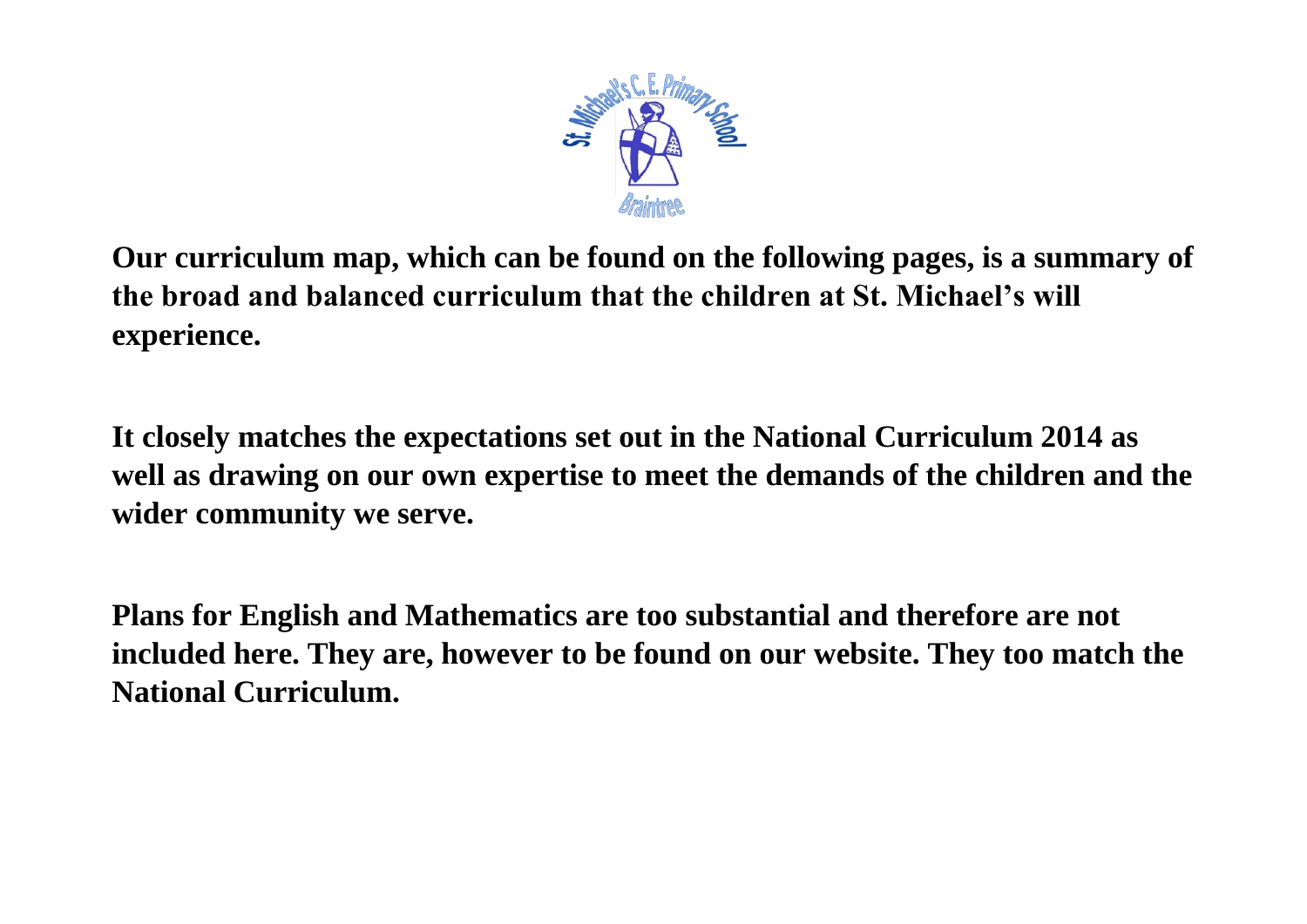## **Religious Education**

|                | <b>Autumn</b>                                                                                                                                                                                                                                                   | <b>Spring</b>                                                                                                                                           | <b>Summer</b>                                                                                       |
|----------------|-----------------------------------------------------------------------------------------------------------------------------------------------------------------------------------------------------------------------------------------------------------------|---------------------------------------------------------------------------------------------------------------------------------------------------------|-----------------------------------------------------------------------------------------------------|
| $\mathbf{R}$   | <b>God / Creation</b><br>Why is the word 'God' so<br>important to Christians?<br><b>Incarnation</b><br>Why do Christians perform<br>nativity plays at Christmas?<br><b>Belonging:</b><br>What are customs? Hindu<br>Diwali.<br>$Harvest - why is it celebrated$ | <b>Salvation</b><br>Why do Christians put a cross in<br>an Easter garden?<br><b>New Starts:</b><br>$N$ oah – The great flood<br><b>Chinese New Year</b> | <b>Community:</b><br>Specials places                                                                |
| $\mathbf{1}$   | <b>Creation</b><br>Who made the world?<br><b>Incarnation</b><br>Why does Christmas matter to<br>Christians?<br><b>Special People:</b><br>Guru Nanak (Sikh)                                                                                                      | <b>Salvation</b><br>Why does Easter matter to<br>Christians?<br>Living as a<br>Sikh                                                                     | God:<br>What does the Bible tell us<br>about God?<br><b>Special place:</b><br>The Gurdwara          |
| $\overline{2}$ | God<br>What do Christians believe God<br>is like?<br><b>Special ways of living:</b><br>Prayer & fasting (Islam)                                                                                                                                                 | <b>Gospel</b><br>What is the Good News that<br>Jesus brings?<br>Living as a<br><b>Muslim</b>                                                            | The Big Frieze:<br>Children explore the artwork<br>and provide their own<br>interpretations of this |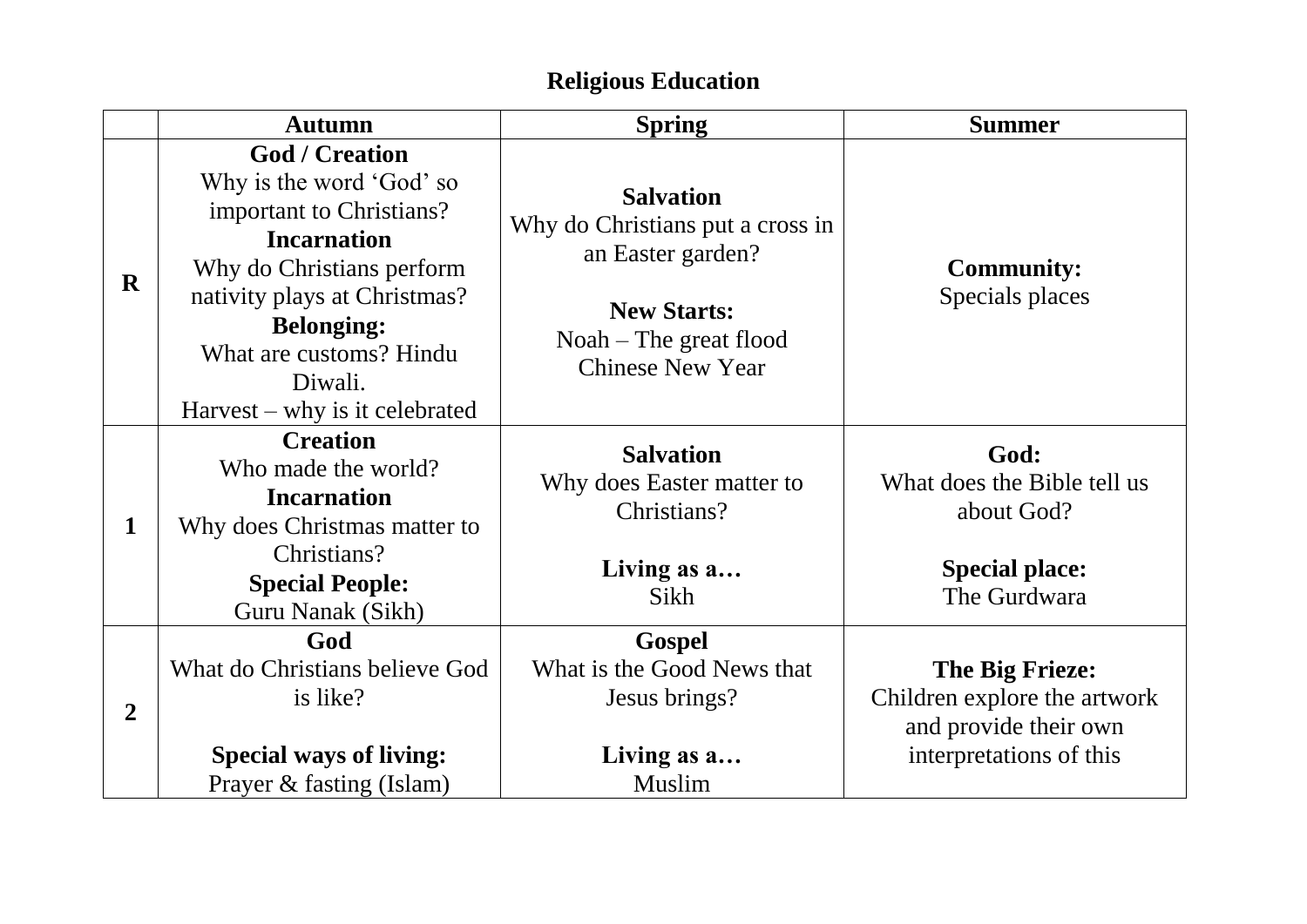## **Religious Education**

|   | <b>Autumn</b>                                           | <b>Spring</b>                                     | <b>Summer</b>                                                                   |
|---|---------------------------------------------------------|---------------------------------------------------|---------------------------------------------------------------------------------|
|   | <b>Creation / Fall:</b>                                 | <b>Gospel:</b>                                    | <b>Salvation:</b>                                                               |
| 3 | What do Christians learn from<br>the Creation story?    | What kind of world did Jesus<br>want?             | Why do Christians call the day<br>Jesus died 'Good Friday'?                     |
|   | Hinduism:<br>Gods & Goddesses                           | Living as a<br>Hindu                              | <b>Special place:</b><br>Hindu temple                                           |
|   | <b>People of God:</b><br>What is it like to follow God? | <b>Incarnation / God:</b><br>What is the Trinity? | <b>Kingdom of God:</b><br>When Jesus left, what was the<br>impact of Pentecost? |
|   | Judaism:<br><b>Moses</b>                                | Living as a<br>Jew                                | <b>Special place:</b><br>The Synagogue                                          |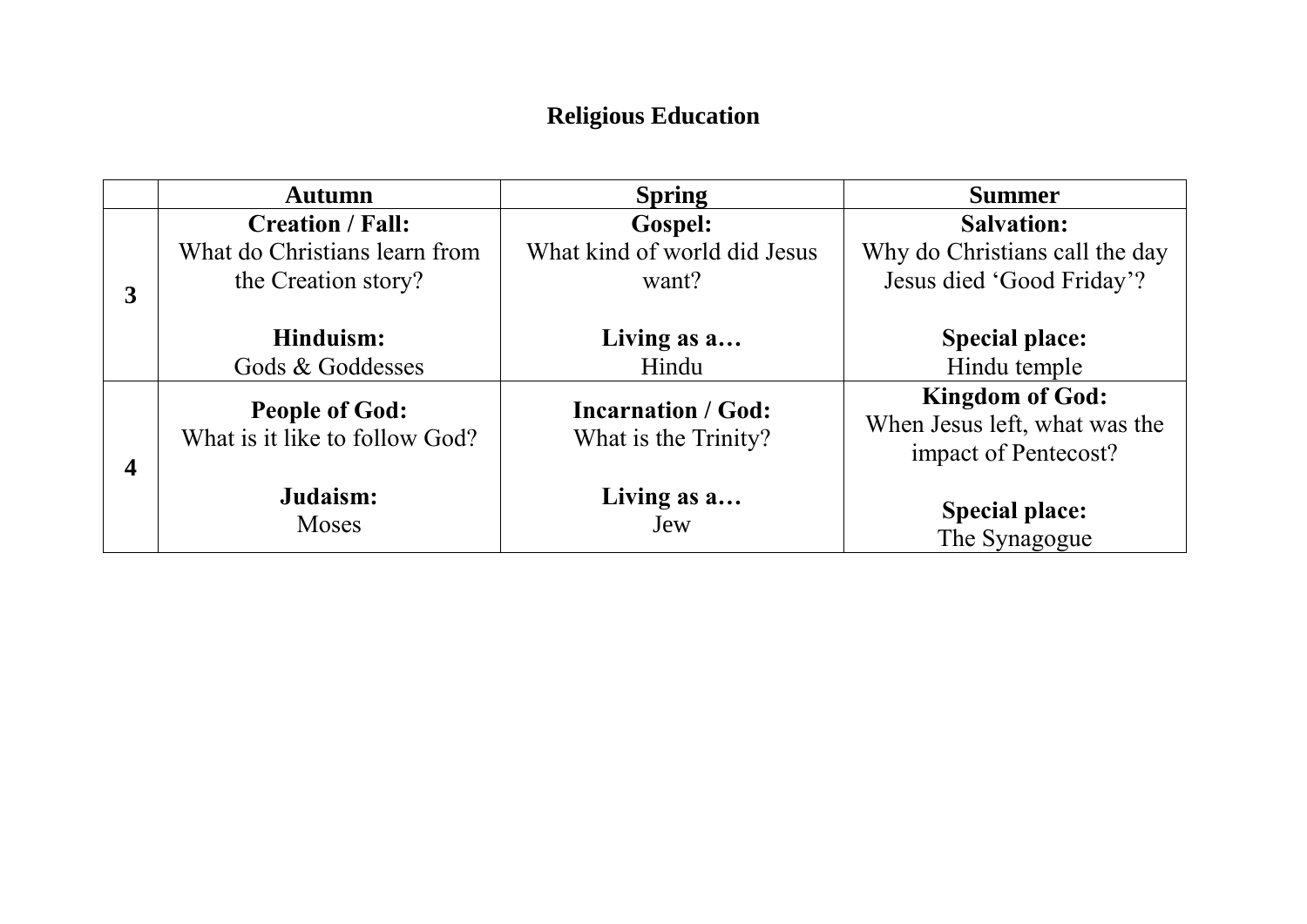## **Religious Education**

|   | <b>Autumn</b>                                                                                                                                                                                                               | <b>Spring</b>                                                                                                                                 | <b>Summer</b>                                                                                            |
|---|-----------------------------------------------------------------------------------------------------------------------------------------------------------------------------------------------------------------------------|-----------------------------------------------------------------------------------------------------------------------------------------------|----------------------------------------------------------------------------------------------------------|
| 5 | God:<br>What does it mean if God is<br>holy and loving?<br><b>Incarnation:</b><br>Was Jesus the Messiah?<br><b>Buddhism:</b><br>The Buddha                                                                                  | <b>Gospel:</b><br>What would Jesus do?<br><b>Salvation:</b><br>What did Jesus do to save<br>human beings?<br>Living as $a$<br><b>Buddhist</b> | <b>Kingdom of God:</b><br>What kind of King is Jesus?<br><b>Special place:</b><br><b>Buddhist temple</b> |
| 6 | <b>Creation / Fall:</b><br><b>Creation and Science:</b><br>conflicting or complementary?<br><b>People of God:</b><br>How can following God bring<br>freedom and justice?<br><b>Creation:</b><br>Stories from other cultures | <b>Salvation:</b><br>What difference does the<br>resurrection make to Christians?<br>Living as a Humanist                                     | Islam:<br>The Qur'an & The 5 Pillars<br><b>Special place:</b><br>The Mosque                              |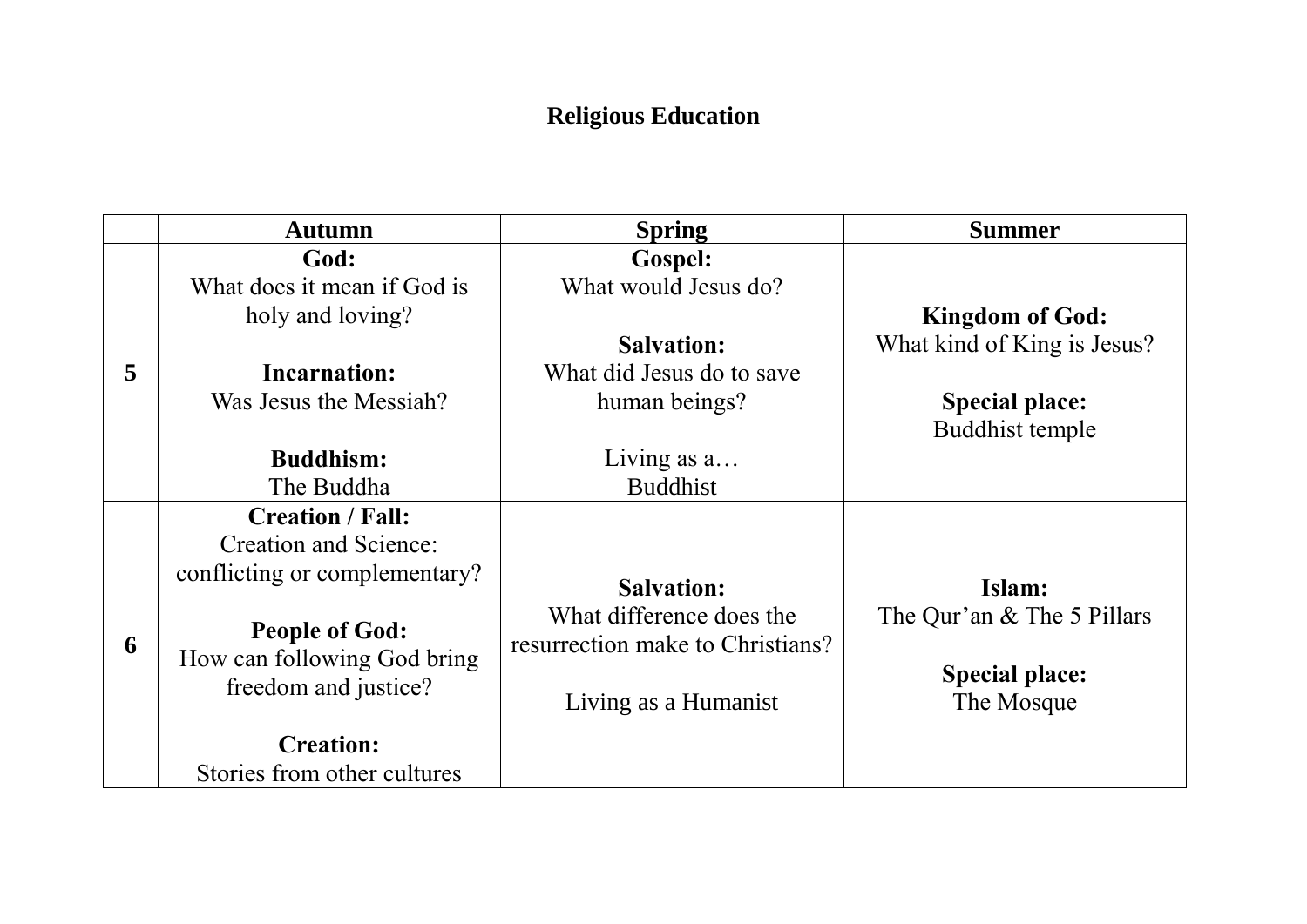| <b>Science</b> |                 |  |  |  |
|----------------|-----------------|--|--|--|
|                | Year 1 & Year 2 |  |  |  |

| <b>Biology</b>                                                                                                                                                                                                                                                                                                                                                                                                                                                                                                                                                  | <b>Chemistry</b>                                                                                                                                                                                    | <b>Physics</b>                                                                   |
|-----------------------------------------------------------------------------------------------------------------------------------------------------------------------------------------------------------------------------------------------------------------------------------------------------------------------------------------------------------------------------------------------------------------------------------------------------------------------------------------------------------------------------------------------------------------|-----------------------------------------------------------------------------------------------------------------------------------------------------------------------------------------------------|----------------------------------------------------------------------------------|
| <b>Plants</b><br>• names of common garden and wild plants<br>• basic structure of plants<br><b>Animals including humans</b><br>• name and identify common animals<br>• classify as carnivore, herbivore or omnivore<br><b>Seasonal changes</b><br>· observe changes across the seasons<br>• describe weather across the seasons                                                                                                                                                                                                                                 | <b>Everyday materials</b><br>• distinguish between object and material it is<br>made from<br>• name everyday materials<br>• describe simple properties of materials<br>• compare and group material | No physics curriculum prescribed for<br><b>Year 1 in the National Curriculum</b> |
| Living things and their habitats<br>• compare living, dead and never been alive<br>• describe basic needs of living things and how<br>the environment provides these<br>• understand simple food chains as a passing<br>of energy<br><b>Plants</b><br>• observe how seeds grow into plants<br>• find out what plants need to grow and stay<br>healthy<br><b>Animals including humans</b><br>• recognise offspring of different animals<br>• find out what animals need to grow and stay<br>healthy<br>• understand the need for a balanced diet and<br>exercise | Use of everyday materials<br>• identify the suitability of materials for<br>particular uses<br>• explore how some solid shapes can be altered<br>in appearance                                      | No physics curriculum prescribed for<br><b>Year 2 in the National Curriculum</b> |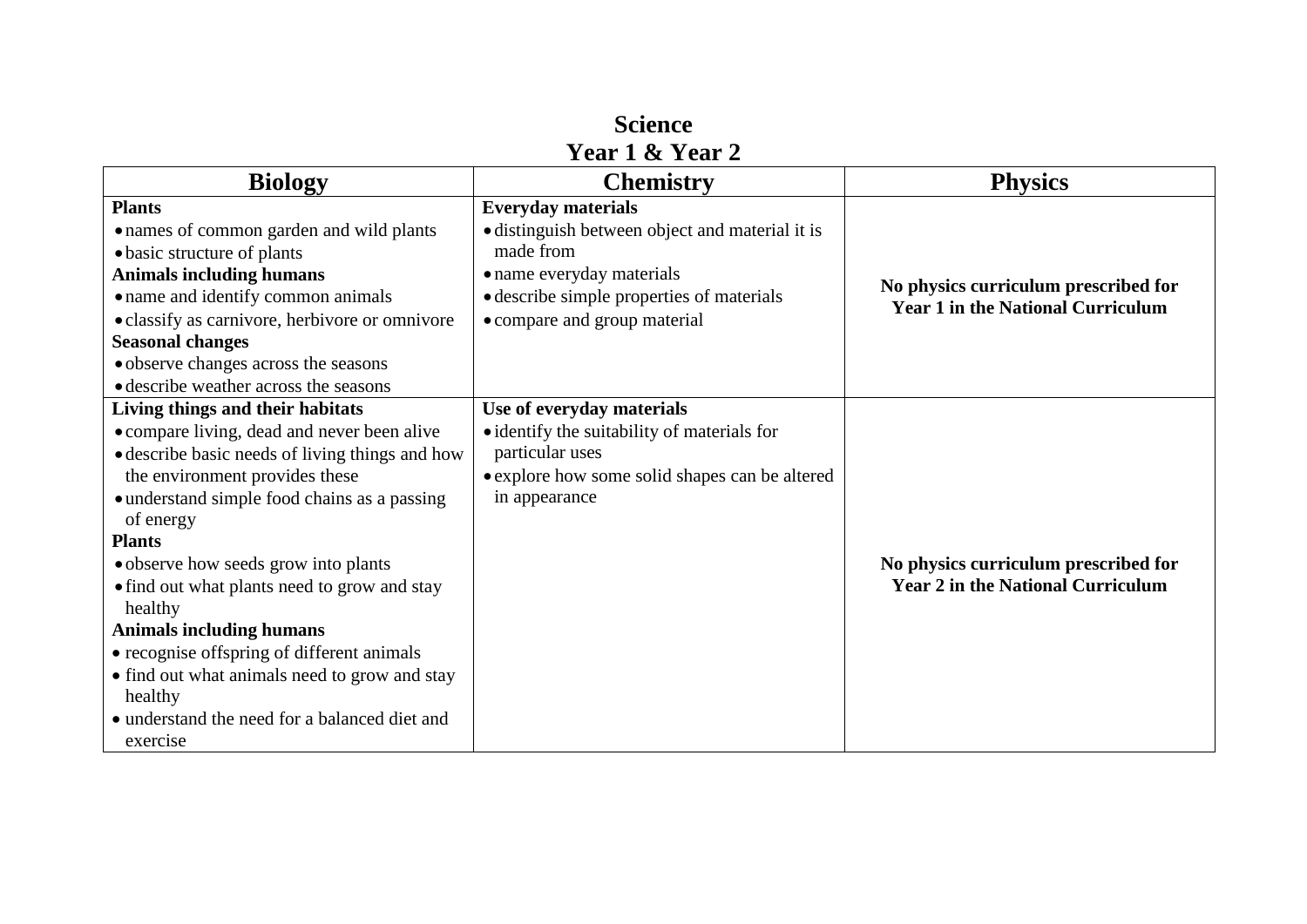#### **Science Year 3 & Year 4**

| <b>Biology</b>                                    | <b>Chemistry</b>                              | <b>Physics</b>                                   |
|---------------------------------------------------|-----------------------------------------------|--------------------------------------------------|
| <b>Plants</b>                                     | <b>Rocks</b>                                  | Light                                            |
| • identify different parts of a flowering plant   | • compare and group rocks based on            | • recognise that light is needed in order to see |
| • explore the requirements for life               | appearance and simple properties              | • know that light is reflected from some         |
| • investigate how water is transported through    | • describe how fossils are formed             | surfaces                                         |
| a plant                                           | • recognise that soils are made from rock and | • understand the danger of looking directly at   |
| • explore the life cycle of flowering plants      | organic matter                                | light sources                                    |
| <b>Animals including humans</b>                   |                                               | • recognise how shadows are formed               |
| • identify that animals need a balance of         |                                               | • find patterns in how shadows change            |
| nutrients which they cannot make themselves       |                                               | <b>Forces &amp; Magnets</b>                      |
| • identify the main purposes of a skeleton        |                                               | • compare friction caused by different surfaces  |
|                                                   |                                               | • explore how magnetic force can act a           |
|                                                   |                                               | distance                                         |
|                                                   |                                               | · understand attraction and repulsion            |
|                                                   |                                               | • compare materials based on whether they are    |
|                                                   |                                               | magnetic                                         |
| <b>Animals including humans</b>                   | <b>States of matter</b>                       | <b>Sound</b>                                     |
| • understand the simple functions of and parts    | • compare and group materials as to whether   | • identify how sounds are made                   |
| of the digestive system                           | they are solid, liquid or gas                 | • recognise that vibrations travel to the ear    |
| • identify the different types of teeth and their | • observe changes of state that occur when    | • find patterns between pitch and the object     |
| functions                                         | materials are heated or cooled                | that produced it                                 |
| · construct food chains, identifying producers,   | • identify the role of evaporation and        | • find patterns between the volume and           |
| predators and prey                                | condensation in the Water Cycle               | strength of vibrations                           |
|                                                   |                                               | • recognise that sounds get fainter as distance  |
|                                                   |                                               | increases from the source                        |
|                                                   |                                               | Electricity                                      |
|                                                   |                                               | • identify common appliances                     |
|                                                   |                                               | • construct simple circuits and name main parts  |
|                                                   |                                               | • recognise some conductors and insulators       |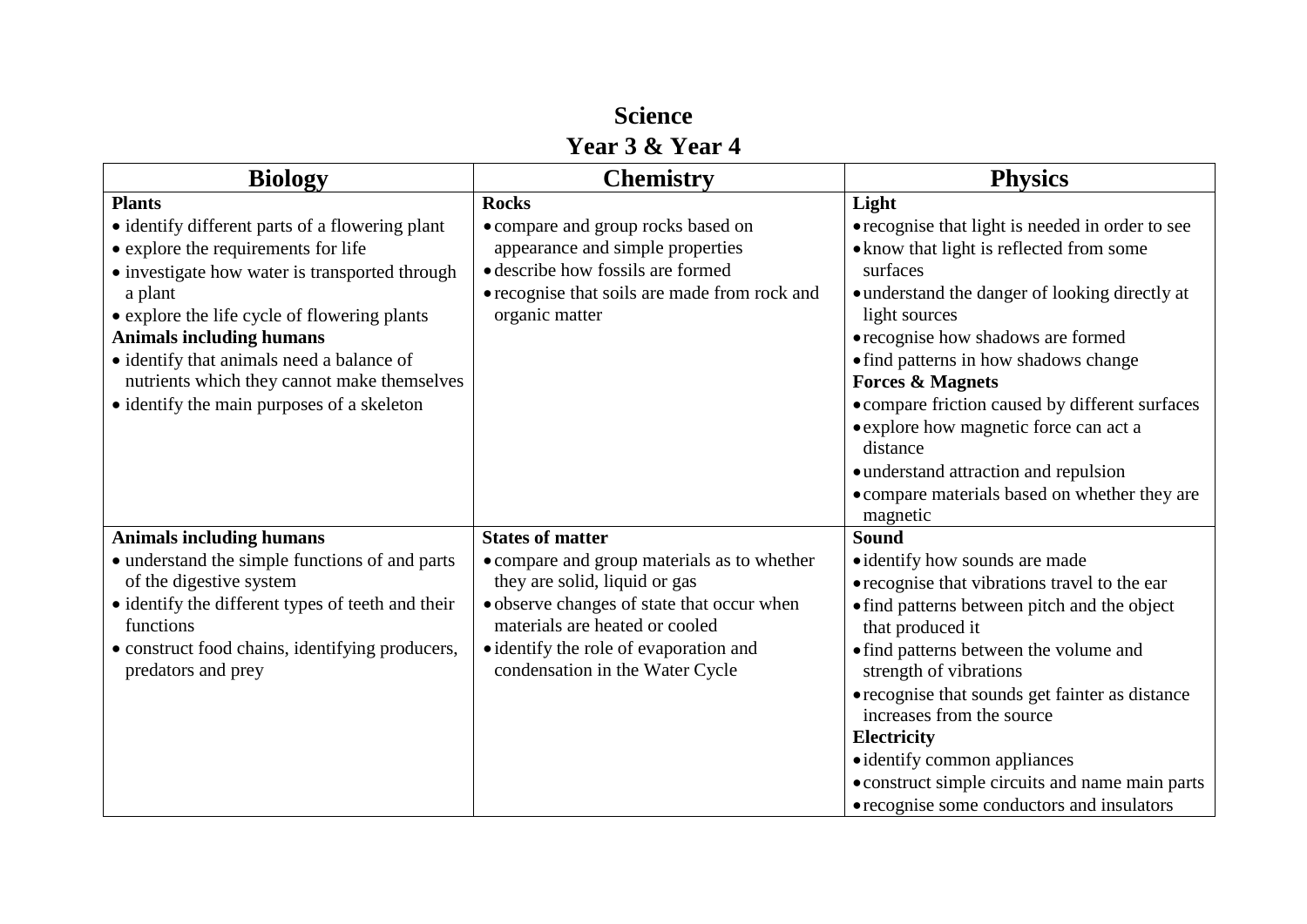| <b>Biology</b>                                                                    | <b>Chemistry</b>                                                                   | <b>Physics</b>                                                     |
|-----------------------------------------------------------------------------------|------------------------------------------------------------------------------------|--------------------------------------------------------------------|
| Living things and their habitats                                                  | Properties and changes of materials                                                | <b>Earth and Space</b>                                             |
| · describe different life cycles of animal                                        | • compare and group materials based on                                             | • describe the Earth and other planets'                            |
| groups                                                                            | properties                                                                         | movements relative to the Sun                                      |
| • describe the process of reproduction in                                         | • know that some materials dissolve and can be                                     | • describe the movement of the Moon                                |
| different groups                                                                  | recovered                                                                          | • understand how these movements relate to                         |
| <b>Animals including humans</b>                                                   | • explore how different mixtures could be                                          | day and night                                                      |
| • describe the change in humans from birth to                                     | separated                                                                          | <b>Forces</b>                                                      |
| old age                                                                           | · understand reversible and irreversible                                           | • explain what gravity is as experienced on                        |
|                                                                                   | changes                                                                            | Earth                                                              |
|                                                                                   |                                                                                    | • identify different resistant forces such as air                  |
|                                                                                   |                                                                                    | resistance and friction                                            |
|                                                                                   |                                                                                    | • recognise that mechanisms can allow a small                      |
|                                                                                   |                                                                                    | force to have a greater effect                                     |
| Living things and their habitats                                                  |                                                                                    | Light                                                              |
| • use standard classifications to group animals                                   |                                                                                    | • recognise that light travels in straight lines                   |
| • give reasons why an animal and plants may                                       |                                                                                    | • explain how eyes receive light from a source                     |
| be classified                                                                     |                                                                                    | or reflection                                                      |
| <b>Animals including humans</b>                                                   |                                                                                    | • understand why shadows have the same                             |
| • understand the simple functions of and parts                                    |                                                                                    | shape as the object that casts them                                |
| of the circulatory system                                                         |                                                                                    | Electricity                                                        |
| • recognise the impact of diet and exercise                                       |                                                                                    | • associate the brightness of a lamp to the<br>voltage of the cell |
| • explain how nutrients and water are<br>transported around the bodies of animals | No chemistry curriculum prescribed for<br><b>Year 6 in the National Curriculum</b> | • give reasons for how the output of a circuit                     |
| <b>Evolution &amp; Inheritance</b>                                                |                                                                                    | can be varied by altering the components of                        |
| • link the discovery of fossils to early ideas                                    |                                                                                    | the circuit                                                        |
| about life millions of years ago                                                  |                                                                                    | • use recognised symbols when drawing                              |
| • recognise that offspring resemble their                                         |                                                                                    | circuits                                                           |
| parents                                                                           |                                                                                    |                                                                    |
| • identify how species are adapted to suit their                                  |                                                                                    |                                                                    |
| environment                                                                       |                                                                                    |                                                                    |
| • recognise how adaptations lead to evolution                                     |                                                                                    |                                                                    |

## **Science Year 5 & Year 6**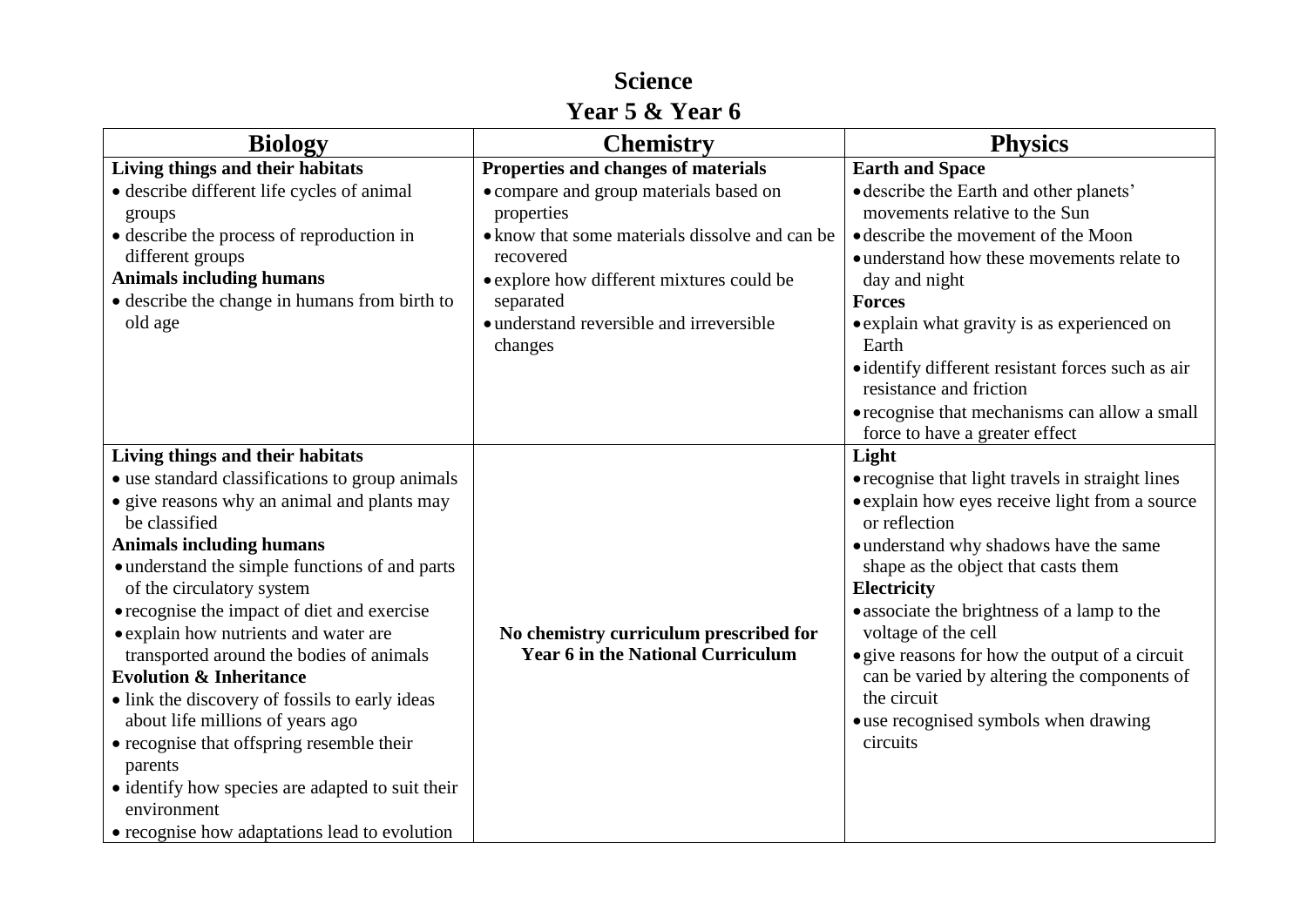|                                       | Inspired by nature                        | <b>Historical learning</b>                  | <b>People &amp; Portraits</b>                                         |  |
|---------------------------------------|-------------------------------------------|---------------------------------------------|-----------------------------------------------------------------------|--|
| $\mathbf R$                           |                                           |                                             |                                                                       |  |
|                                       | Van Gogh<br>$\bullet$ Sunflowers – shapes | Key focus - John Lennon<br>• Flower power!  | Proportion artist – Lichtenstein (Pop Art)<br>$\bullet$ Colour mixing |  |
|                                       |                                           |                                             |                                                                       |  |
|                                       | Georgia O'Keefe                           | Key focus $-$ Guy Fawkes                    | Brazilian art – Romero Britto (Pre Picasso)                           |  |
| $\overline{2}$                        | $\bullet$ Colour, line & shape            | • Colour combinations & contrasts           | • Introducing tints and shades                                        |  |
|                                       | <b>William Morris</b>                     | Key focus – Stone Age                       | Surrealism - Miro                                                     |  |
| 3                                     | • Pattern, layout, structure $&$ symmetry | $\bullet$ Cave drawings $\&$ simple figures | • Use of mixed media (collage / press printing /<br>painting)         |  |
|                                       | <b>Monet</b>                              | Key focus $-$ The Egyptians                 | Expressionism $-$ Dali                                                |  |
| • Flowers in a context / setting<br>4 |                                           | $\bullet$ Profiles & silhouettes            | • Monochrome portraits                                                |  |
|                                       | <b>Cezanne</b>                            | Key focus - The Greeks                      | Profile & Viewpoints - Warhol (Pop Art)                               |  |
| 5                                     | • Still life flowers & fruit              | $\bullet$ Patterns & designs from pottery   | • Digital photography                                                 |  |
|                                       | <b>Matisse</b>                            | Key focus - Islamic                         | $Cubism - Picasso$                                                    |  |
| 6                                     | • Still life objects                      | • Repeating designs                         | • Unusual colour combinations                                         |  |
|                                       |                                           |                                             |                                                                       |  |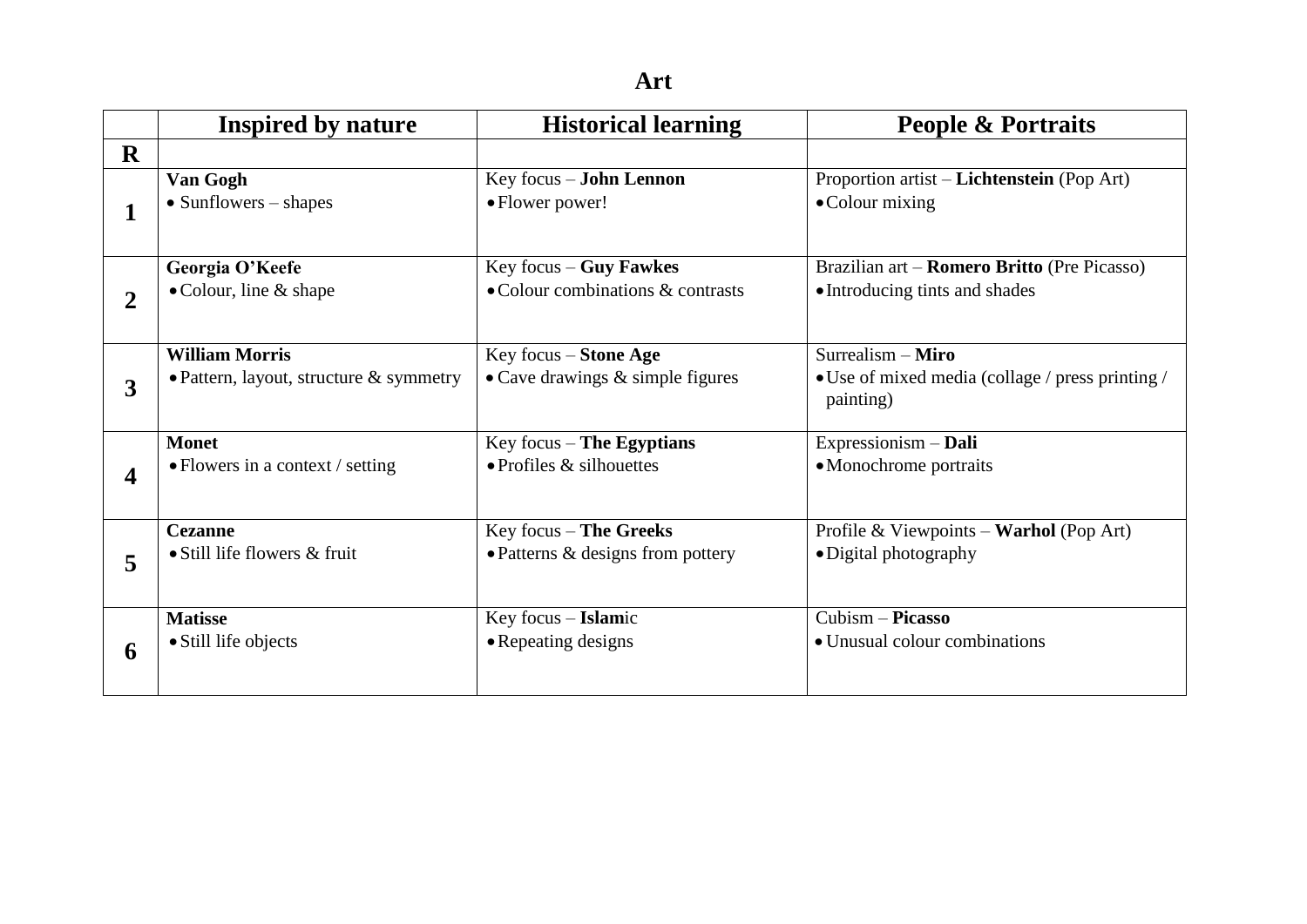**P.E. Year R, Year 1 & Year 2**

|         | <b>Dance</b>                                                                                                                                                                                                                                                                                                     | <b>Games</b>                                                                                                                                                                                                                   | <b>Gymnastics</b>                                                                                                                                                   |
|---------|------------------------------------------------------------------------------------------------------------------------------------------------------------------------------------------------------------------------------------------------------------------------------------------------------------------|--------------------------------------------------------------------------------------------------------------------------------------------------------------------------------------------------------------------------------|---------------------------------------------------------------------------------------------------------------------------------------------------------------------|
| $\bf R$ | Space work – personal and general<br>Use of body parts – markers<br>$Go / Stop - control in action and stillness$<br>Using a theme: gestures, rhythms and storytelling                                                                                                                                           | Space work outdoors – use of boundaries and<br>ability to use cones and markers<br>Travelling – directions, speeds and stopping in<br>control<br>Tag games<br>Throw, catch, roll, bounce, balance - balls, hoops<br>and quoits | Introducing travelling actions using changes of<br>direction and level                                                                                              |
|         | Remembrance – Theme for exploration $>$ WW1/2<br>Patterns, rhythms, formations, partner and group<br>work<br>Working on beats and tempo<br>Interpretation of ideas into actions and gestures<br>Remember and repeat simple patterns, phrases and<br>dances.                                                      | <b>Striking &amp; fielding:</b> Tennis & Cricket – ways of<br>sending and hitting<br><b>Invasion:</b> Netball $\&$ Rugby – ways of travelling<br>and sending<br><b>Athletic activities:</b>                                    | Travelling, directions and key shapes:<br>Forwards, backwards and sideways<br>Using different actions and body part to move<br>Tucked, Star, Wide and Curled shapes |
| 2       | Remembrance – Theme for exploration $>$ WW2 $>$<br><b>Evacuess and Land Girls</b><br>Remember, repeat a number of different actions<br>Show clear beginnings, middles and endings<br>Perform with some understanding of appropriate<br>dynamics and actions to interpret ideas with control<br>and co-ordination | <b>Striking &amp; fielding:</b> Cricket – ways of bowling,<br>hitting with a bat<br><b>Invasion:</b> Hockey $\&$ football – controlling a ball<br>with foot / stick while on floor<br><b>Athletic activities:</b>              | <b>Control and linking:</b><br>Sequencing movements between floor and small<br>apparatus<br>Changing levels<br>Smooth links                                         |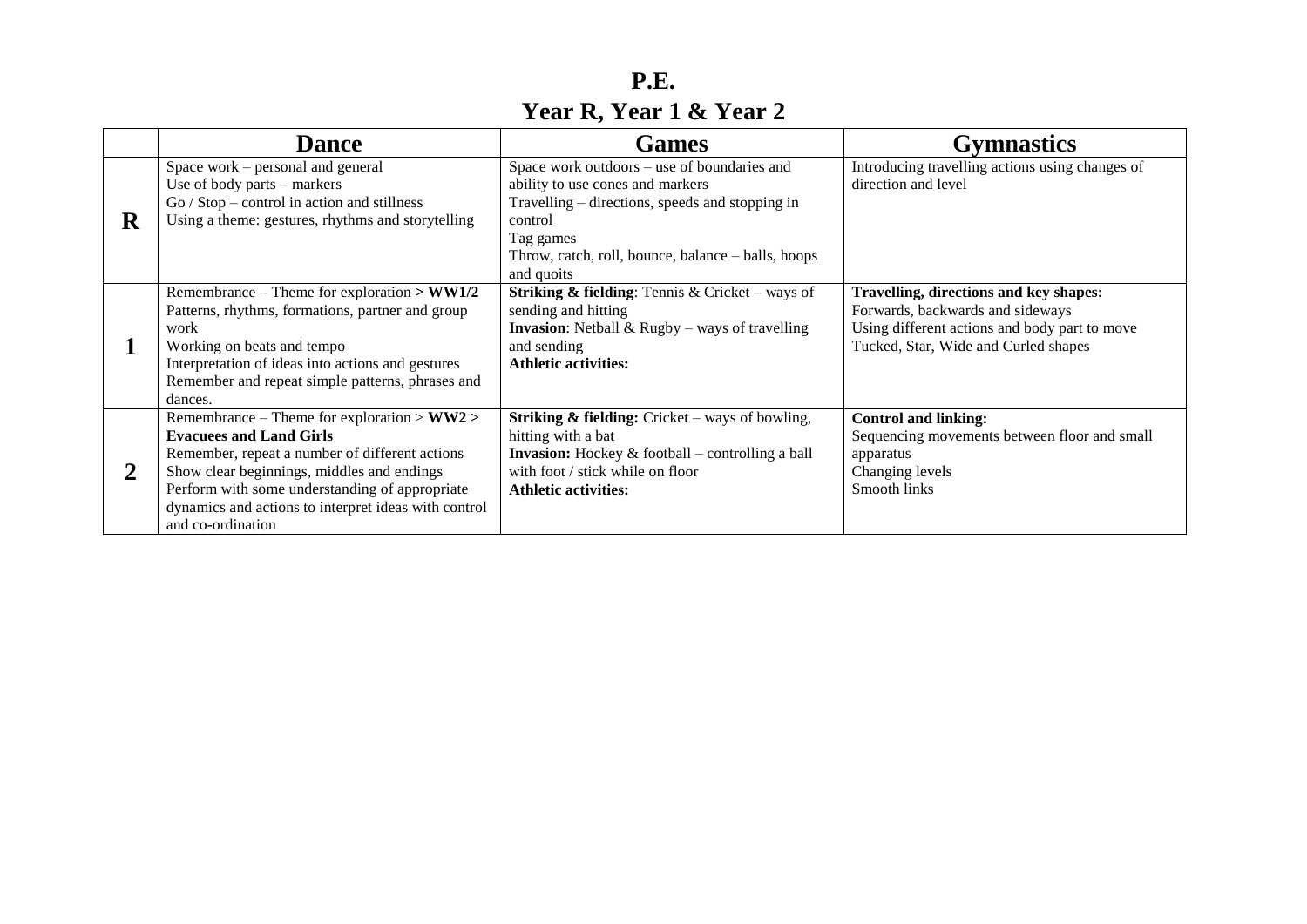#### **P.E. Year 3 & Year 4**

|   | <b>Dance</b>                                                                                                                                                                                                                                                                                                                                                                                                 | <b>Games</b>                                                                                                                                                                                                                          | <b>Gymnastics</b>                                                                                        |
|---|--------------------------------------------------------------------------------------------------------------------------------------------------------------------------------------------------------------------------------------------------------------------------------------------------------------------------------------------------------------------------------------------------------------|---------------------------------------------------------------------------------------------------------------------------------------------------------------------------------------------------------------------------------------|----------------------------------------------------------------------------------------------------------|
|   | Remembrance – Theme for exploration $>$ WW1<br>Poetry/Images as stimuli 'POPPIES'<br>Improvise with confidence and talk about ideas<br>together<br>Create simple phrases and link them together<br>Create a simple dance structure for performance<br>Have confidence to use a range of dance actions and<br>contrasting qualities, which show expression of an<br>idea<br>Working in pairs and small groups | <b>Invasion:</b> Hockey $\&$ Rugby – turning and changing<br>direction with and without the ball<br>Netball $\&$ Basketball – different types of pass and<br>footwork<br><b>Athletic activities:</b>                                  | <b>Balancing and transferring weight:</b><br><b>Stillness</b><br>Points and Patches for balance          |
| 4 | Remembrance - Theme for exploration> WW2 -<br>Events to create a narrative structure piece<br>Use a wide range of stimuli to get ideas for<br>movements<br>Know how to create simple motifs, which can be<br>developed<br>Create a dance which has a number of sections<br>See unison, canon and repetition in their<br>choreography                                                                         | Development of skills and tactics:<br>$\bf{Rugby}$ – use of back pass<br><b>Hockey</b> – dribbling, pass $\&$ receive<br><b>Basketball</b> – dribbling, signalling $\&$ faking<br>$Netball - shooting$<br><b>Athletic activities:</b> | Linking and sequencing actions:<br>Different levels<br>Dynamics of movement<br>Rolling and jumping links |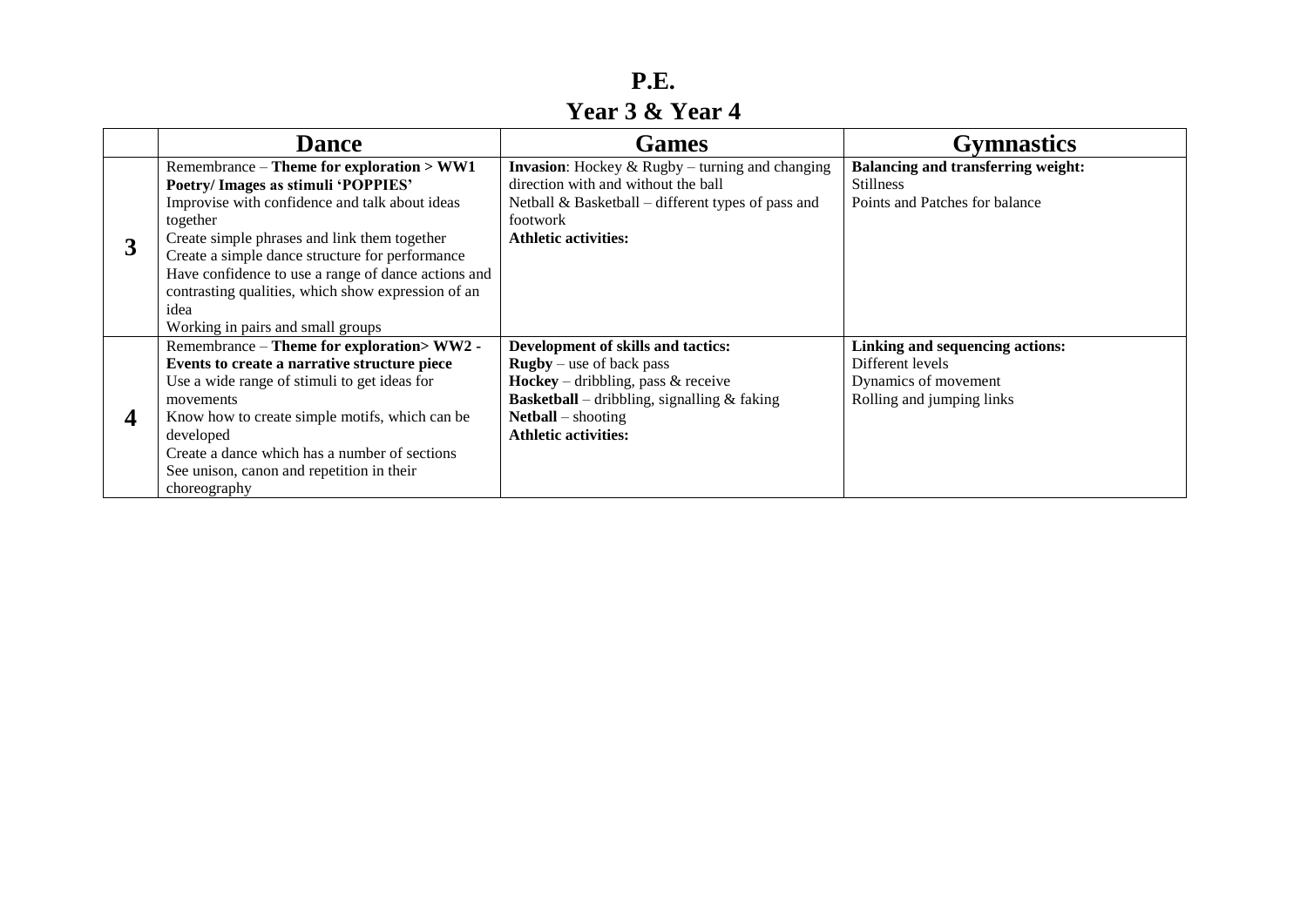**P.E. Year 5 & Year 6**

|  | <b>Dance</b>                                          | <b>Games</b>                                         | <b>Gymnastics</b>                                  |
|--|-------------------------------------------------------|------------------------------------------------------|----------------------------------------------------|
|  | Remembrance – Theme for exploration > 'War of         | Development of skills and tactics:                   | <b>Acrobatic gymnastics:</b>                       |
|  | The Worlds'                                           | <b>Rugby</b> – spacing, attack $\&$ defence          | Symmetry and asymmetry                             |
|  | Extract ideas and create movement material which      | $Hockey - accuracy$ of passing and shooting          | Different grips                                    |
|  | can be developed individually, in pairs and in a      | <b>Basketball</b> – accuracy of passing and shooting | <b>Balances</b>                                    |
|  | group                                                 | <b>Cricket &amp; Rounders</b> – fielding and batting |                                                    |
|  | Convey the meaning of a piece through clear           | Sports Hall Athletics - develop stamina and          |                                                    |
|  | dynamics and appropriate actions                      | strength                                             |                                                    |
|  | Use sensitivity to the accompaniment to convey        |                                                      |                                                    |
|  | ideas                                                 |                                                      |                                                    |
|  | Remembrance – Theme for exploration $>$ Vietnam       | Development of skills and tactics:                   | <b>Skill development:</b>                          |
|  | War                                                   | <b>Rugby</b> – spacing, attack $\&$ defence          | Tuck, Pike, Straight, Straddle, Front and Rear     |
|  | Use a range of stimuli (music / images / texts and    | $Hockey - accuracy$ of passing and shooting          | Supports, Arabesque, Arch and Dish positions       |
|  | speeches) to create a dance with a variety of         | <b>Basketball</b> – accuracy of passing and shooting |                                                    |
|  | sections                                              | <b>Cricket &amp; Rounders</b> – fielding and batting | Large apparatus work:                              |
|  | Develop movement ideas in a variety of ways using     | Sports Hall Athletics - develop stamina and          | Creating sequences involving a range of apparatus. |
|  | motif / development and different relationships       | strength                                             | Development of techniques and performance skills.  |
|  | Use musical phrasing in the structure of their dance  |                                                      |                                                    |
|  | Show stylistic features in their dance in part of one |                                                      |                                                    |
|  | section.                                              |                                                      |                                                    |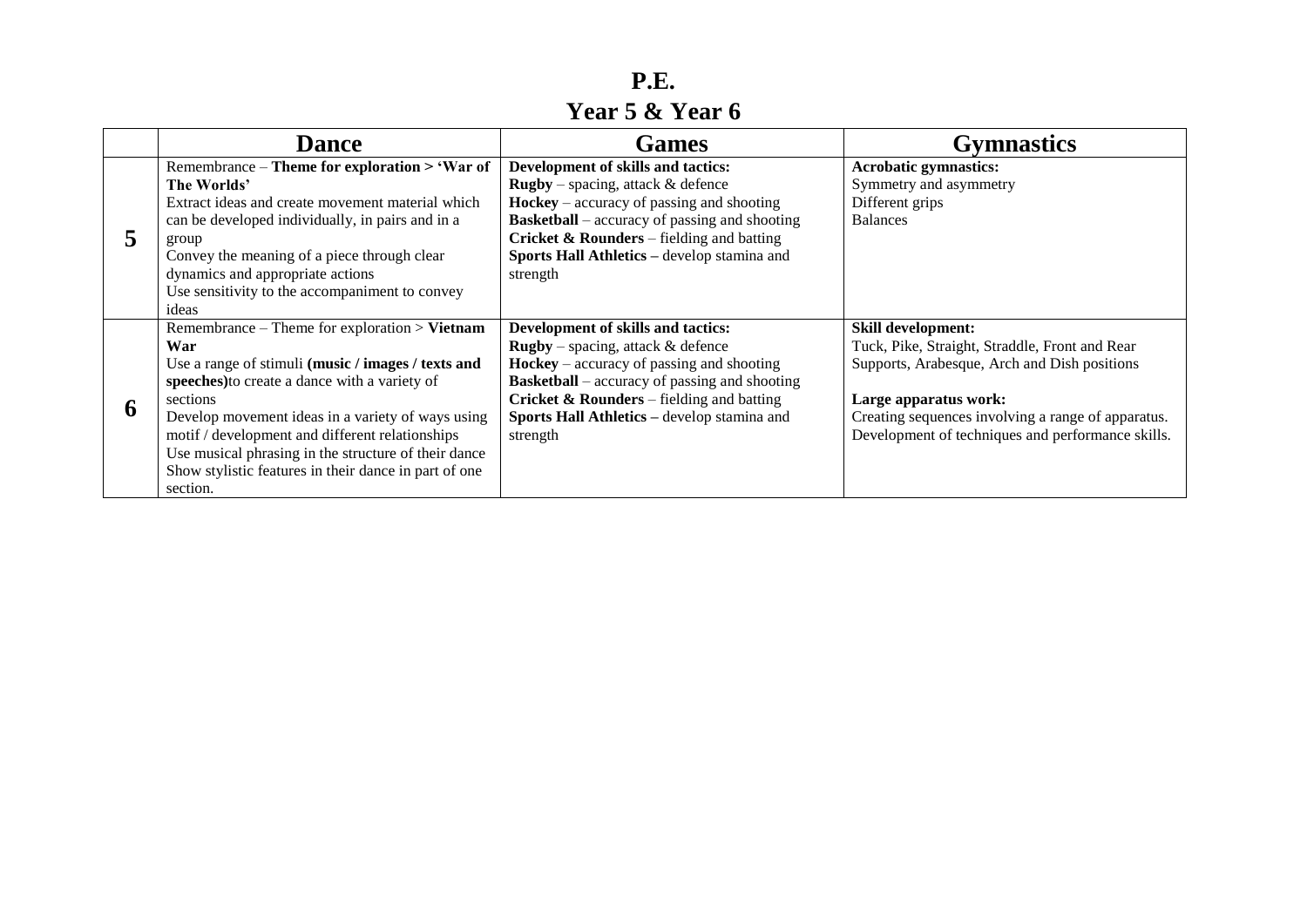### **Computing Year R, Year 1 & Year 2**

| <b>Text &amp; Graphics</b>                                                                                                                                                              | <b>Multimedia</b>                                                                                                                                   | <b>Databases</b>                                                                             | <b>Websites</b>                                                                                                                                                 | <b>Messages &amp;</b>                                                                                                                                                                  | <b>History of</b>                                                                                                                                                           | <b>Application of</b>                                                                                                                                                                    |
|-----------------------------------------------------------------------------------------------------------------------------------------------------------------------------------------|-----------------------------------------------------------------------------------------------------------------------------------------------------|----------------------------------------------------------------------------------------------|-----------------------------------------------------------------------------------------------------------------------------------------------------------------|----------------------------------------------------------------------------------------------------------------------------------------------------------------------------------------|-----------------------------------------------------------------------------------------------------------------------------------------------------------------------------|------------------------------------------------------------------------------------------------------------------------------------------------------------------------------------------|
|                                                                                                                                                                                         |                                                                                                                                                     |                                                                                              |                                                                                                                                                                 | <b>Safety</b>                                                                                                                                                                          | <b>Technology</b>                                                                                                                                                           | technology                                                                                                                                                                               |
| Begin to type using<br>the keyboard.<br>Use the mouse to<br>select and move<br>object on the screen.<br>Use a paint package<br>to create own images<br>and manipulate<br>provided ones. | Record sounds and<br>use a camera with<br>supervision.                                                                                              | Sort simple data<br>using one or two<br>criteria                                             | Use provided<br>websites to explore<br>pictures / videos                                                                                                        | Discuss the<br>importance of being<br>safe                                                                                                                                             | Technology in the<br>home – televisions,<br>mobiles etc                                                                                                                     | Introduce<br>controllable vehicles.<br>Give one step<br>instructions.                                                                                                                    |
| Begin to write simple<br>sentences.<br>Change the font size<br>and appearance<br>(colour, bold etc)<br>Combine text and<br>images in a single<br>document.                              | Use a camera to<br>capture own images.<br>Insert these into a<br>programme with<br>support.                                                         | Enter data into a<br>prepared database to<br>create a graph.                                 | Recognise the<br>usefulness of<br>websites to find<br>information.<br>Use only sites that<br>the teacher has<br>shown, search for<br>these using Safe<br>Search | Use different forms<br>of communication -<br>letter, phone and<br>computer (under<br>adult supervision)<br>Discuss what to do if<br>information found is<br>worrying /<br>distressing. | The invention of<br>mobile phones $-$<br>what was life like<br>before them? What<br>can they do?<br>Digital recorders -<br>what existed before<br>and how did they<br>work? | Sequence two or<br>more instructions on<br>a controllable<br>vehicle.<br>Use the term<br>'algorithm' when<br>programming.<br>Predict what will<br>happen in a<br>programme.              |
| Select appropriate<br>font for writing.<br>Begin to inset images<br>to match text. (from<br>camera and Internet)                                                                        | Use Clip Art or<br>similar to add images<br>to own documents to<br>make a presentation.<br>Insert photos from<br>camera and resize as<br>necessary. | Collect own data and<br>enter this onto a<br>blank database.<br>Create own simple<br>tables. | Use the links and<br>'back' button on<br>websites to navigate.<br>Use 'Safe Searches'<br>independently to find<br>information.                                  | Produce appropriate<br>responses to<br>messages sent in<br>different forms.<br>Generate own rules<br>for safe use of the<br>Internet in school and<br>at home.                         | Any Roman<br>invention, such as<br>(roads, irrigation,<br>public baths) – how<br>did these change<br>society?                                                               | Enter commands into<br>a floor robot to direct<br>it around a simple<br>course (use forward,<br>backward, left and<br>right)<br>Debug simple<br>programs to achieve<br>a desired effect. |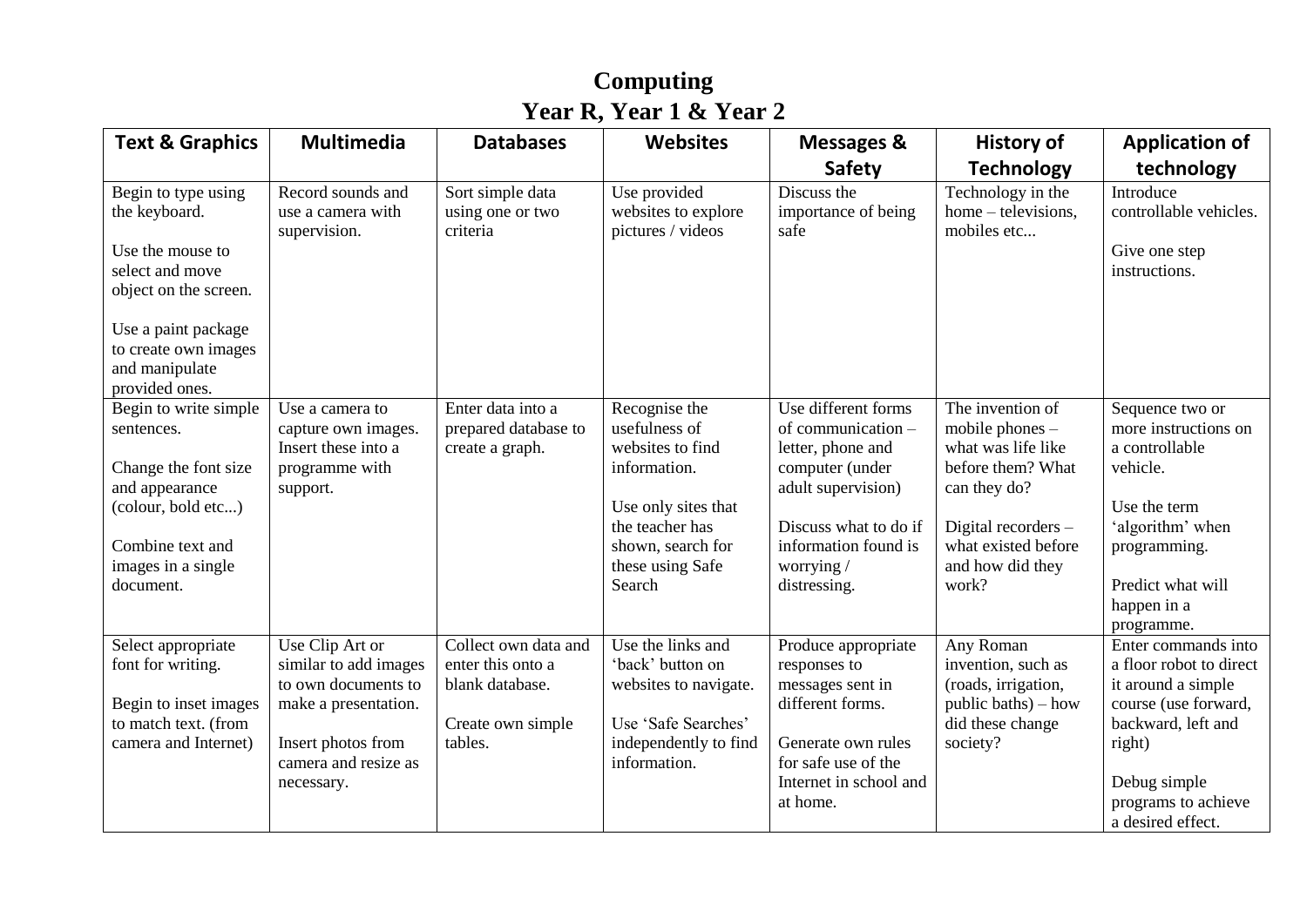| Year 3 & Year 4                                                                                                              |                                                                                                                                                                                |                                                                                                                                                                                      |                                                                                                                                     |                                                                                                                                                                 |                                                                                                                                                                                                         |                                                                                                                                                                                                                              |
|------------------------------------------------------------------------------------------------------------------------------|--------------------------------------------------------------------------------------------------------------------------------------------------------------------------------|--------------------------------------------------------------------------------------------------------------------------------------------------------------------------------------|-------------------------------------------------------------------------------------------------------------------------------------|-----------------------------------------------------------------------------------------------------------------------------------------------------------------|---------------------------------------------------------------------------------------------------------------------------------------------------------------------------------------------------------|------------------------------------------------------------------------------------------------------------------------------------------------------------------------------------------------------------------------------|
| <b>Text &amp; Graphics</b>                                                                                                   | <b>Multimedia</b>                                                                                                                                                              | <b>Databases</b>                                                                                                                                                                     | <b>Websites</b>                                                                                                                     | Messages &                                                                                                                                                      | <b>History of</b>                                                                                                                                                                                       | <b>Application of</b>                                                                                                                                                                                                        |
|                                                                                                                              |                                                                                                                                                                                |                                                                                                                                                                                      |                                                                                                                                     | <b>Safety</b>                                                                                                                                                   | <b>Technology</b>                                                                                                                                                                                       | technology                                                                                                                                                                                                                   |
| Manipulate the<br>layout of text to<br>achieve desired<br>effect.                                                            | Create own slides<br>and experiment with<br>common themes.<br>Use simple<br>transitions.<br>Use video cameras to<br>capture short films                                        | Recognise and locate<br>cells on a<br>spreadsheet.<br>Create own tables<br>and alter borders and<br>shading.<br>Enter data and use<br>the graphing function<br>to create own charts. | Use search engines to<br>find specific<br>information including<br>images and video<br>clips.                                       | Recognise and use an<br>internal e-mail<br>system to send and<br>receive simple<br>messages.<br>Understand the<br>importance of never<br>sharing personal data. | Greek inventions -<br>Archimedes screw,<br>levers. How did they<br>improve early<br>industry?<br>Egyptian inventions -<br>pen & paper, early<br>wheels. What impact<br>did they have?                   | Begin to enter<br>degrees of turn to<br>programme a robot<br>more accurately.<br>Begin to write<br>programs to achieve<br>specific goals (Lego)<br>Understand and use<br>the term algorithm<br>within different<br>contexts. |
| Combine text and<br>images confidently to<br>present effective<br>texts in a range of<br>styles (leaflet, poster,<br>banner) | Create slides that are<br>appropriate to task<br>(content based).<br>Choose appropriate<br>animations and<br>transitions.<br>Edit video movies to<br>include title page<br>etc | Create a variety of<br>graphs and discuss<br>their appropriateness.<br>Use a branching<br>database to answer<br>simple questions.                                                    | Use the 'Favourites'<br>and 'Save as' to<br>access previous<br>information.<br>Begin to copy and<br>adapt text for own<br>purposes. | Use the internal<br>message system to<br>send and reply to<br>messages with<br>attachments.<br>Explore the safety of<br>opening un-known<br>attachments.        | The advantages of<br>the Viking longboat<br>that enabled<br>dominance of the<br>seas and land.<br><b>Graham Alexander</b><br>Bell / Guglielmo<br>Marconi - who<br>contributed most to<br>communication? | Use same<br>programming<br>controls in a<br>computer based<br>simulation to create<br>shapes.<br>Use repetition and<br>simple variables<br>within programming.<br>Use logic to explain<br>how simple<br>algorithms work.     |

**Computing**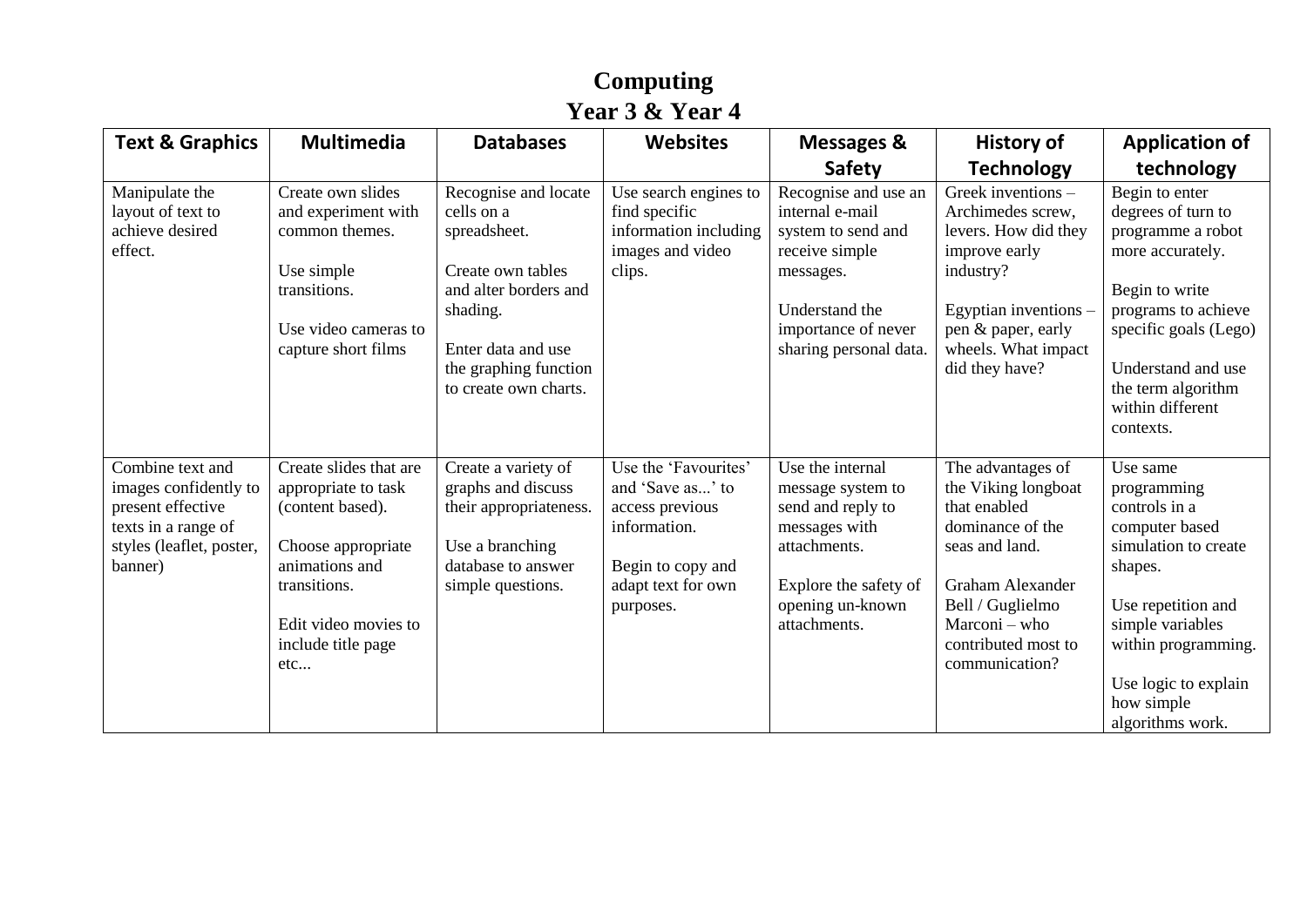### **Computing Year 5 & Year 6**

| <b>Text &amp; Graphics</b>                                                              | <b>Multimedia</b>                                                                                                                                                                                                                                   | <b>Databases</b>                                                                                                                                                                                | <b>Websites</b>                                                                                                                                                           | <b>Messages &amp;</b>                                                                                                                                                    | <b>History of</b>                                                                                                                                                                                                      | <b>Application of</b>                                                                                                                                                                                                                                                                  |
|-----------------------------------------------------------------------------------------|-----------------------------------------------------------------------------------------------------------------------------------------------------------------------------------------------------------------------------------------------------|-------------------------------------------------------------------------------------------------------------------------------------------------------------------------------------------------|---------------------------------------------------------------------------------------------------------------------------------------------------------------------------|--------------------------------------------------------------------------------------------------------------------------------------------------------------------------|------------------------------------------------------------------------------------------------------------------------------------------------------------------------------------------------------------------------|----------------------------------------------------------------------------------------------------------------------------------------------------------------------------------------------------------------------------------------------------------------------------------------|
|                                                                                         |                                                                                                                                                                                                                                                     |                                                                                                                                                                                                 |                                                                                                                                                                           | <b>Safety</b>                                                                                                                                                            | <b>Technology</b>                                                                                                                                                                                                      | technology                                                                                                                                                                                                                                                                             |
| Begin to use various<br>text wrapping<br>facilities and page<br>layouts.                | Create slides that<br>contain images and<br>sounds / music.<br>Manipulate the<br>background theme to<br>ensure clear<br>presentation.<br>Edit simple movies,<br>altering sound /<br>adding music /<br>deleting or<br>combining scenes               | Use simple formulae<br>such as (sum) and<br>(average).<br>Use conditional<br>formatting to<br>highlight cells with<br>specific data.<br>Use the filter and sort<br>tools to search the<br>data. | Cross-check the<br>accuracy of<br>information found<br>using other sources.                                                                                               | Send e-mails to<br>groups of people<br>within school and<br>with other partner<br>schools.<br>Explore the safety<br>issues relating to<br>mobile phones.                 | $Quill - Biro -$<br>Typewriter $-$<br>Computer – Smart<br>Technology: what<br>advances /<br>advantages did each<br>bring?<br>Bill Gates / Steve<br>Jobs – who made the<br>greatest difference to<br>modern technology? | Explore<br>fundamentals of<br>robotics with popular<br>hardware / devices /<br>sensors (e.g. Lego<br>'Mindstorms')<br>Solve problems by<br>decomposing them<br>into smaller parts and<br>then analysing /<br>recreating/<br>reinventing these.                                         |
| Select the most<br>appropriate form of<br>text / image<br>combination for each<br>task. | Incorporate video,<br>sound, images and<br>hyperlinks in<br>effective<br>presentations.<br>Use timing function<br>to automatically<br>advance slides /<br>animations.<br>Use cameras to create<br>stop-go movies;<br>narrate, record and<br>publish | Design own<br>spreadsheets to<br>analyse data and<br>which enhance the<br>presentation.<br>Check data for<br>accuracy and refine<br>charts.                                                     | Use the Internet to<br>locate information for<br>a particular topic;<br>copy, paste and save<br>text, images, sounds<br>and videos ready to<br>use in other<br>documents. | Contribute to blogs<br>and video<br>conferencing, using<br>appropriate tone.<br>Discuss rule of<br>conduct relating to<br>safety when using<br>on-line<br>communication. | Steam power /<br>Industrial revolution<br>-the impact on<br>modern life.<br>Alan Turing 'test' -<br>can we tell if we are<br>dealing with a<br>machine or human?<br>(link to e-safety)                                 | Use more complex<br>functions of robotics<br>with popular<br>hardware / devices /<br>sensors (e.g. Lego<br>'Mindstorms')<br>Produce own<br>programs using<br>sequence, selection,<br>repetition and more<br>complex variables.<br>Work with a wider<br>range of inputs and<br>outputs. |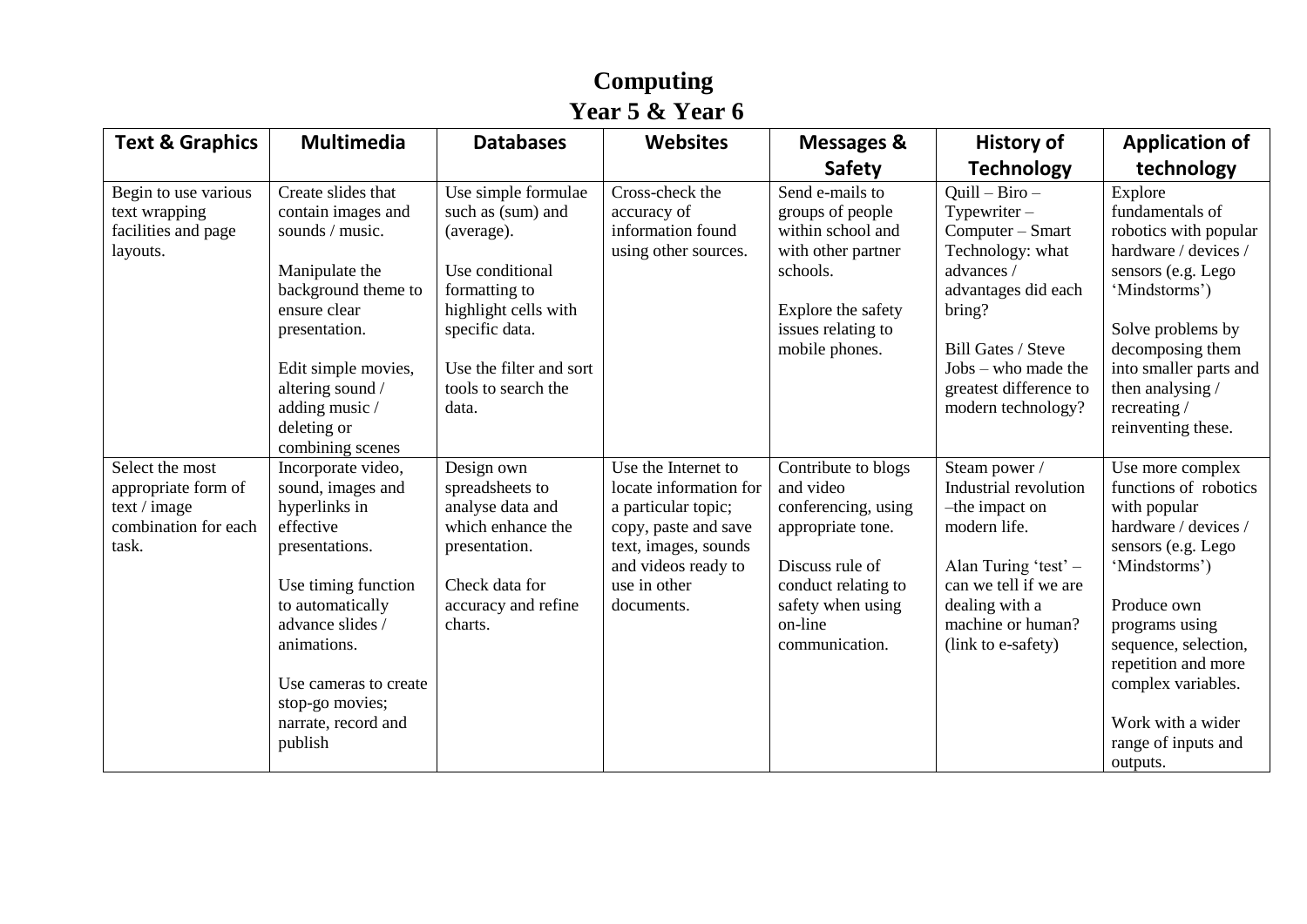### **Humanities Geography & History Year R, Year 1 & Year 2**

|                  | <b>British History</b>                                               | Geography                                                                                    |
|------------------|----------------------------------------------------------------------|----------------------------------------------------------------------------------------------|
|                  | Key concepts:<br>• Understanding 'today', 'tomorrow' and 'yesterday' | <b>Locational knowledge:</b><br>• Forest schools – describe the environment and compare with |
|                  | <b>Key Individuals:</b>                                              | school                                                                                       |
| $\mathbf R$      | • Family members who can tell of events within living memory         | <b>Physical / Human:</b>                                                                     |
|                  | <b>Key events:</b>                                                   | • Use simple terms to describe the weather on a daily basis                                  |
|                  | • Birthdays and other events in their lifetime                       | <b>Skills:</b>                                                                               |
|                  |                                                                      | • Make observations around the school and the forest                                         |
|                  | Key concepts:                                                        | <b>Locational knowledge:</b>                                                                 |
|                  | • Investigate how toys have changed over time                        | • Label a U.K. map with England, Ireland, Scotland & Wales                                   |
|                  | <b>Key Individuals:</b>                                              | • Recognise capital cities of the U.K.                                                       |
|                  | • Neil Armstrong                                                     | • Identify differences between physical and man-made features                                |
| 1                | Key events:                                                          | <b>Physical / Human:</b>                                                                     |
|                  | • 1969 Moon landing and how this is remembered by people we<br>know  | • Keep a diary of weather over a week                                                        |
|                  |                                                                      | • Begin to understand the seasons and associated weather patterns<br><b>Skills:</b>          |
|                  |                                                                      | • Use maps, atlases and globes to identify known countries                                   |
|                  |                                                                      | • Recognise Braintree from aerial photographs                                                |
|                  | Key concepts:                                                        | <b>Locational knowledge:</b>                                                                 |
|                  | • Changes that occur during living memory                            | • Name continents and oceans of the world                                                    |
|                  | <b>Key Individuals:</b>                                              | • Recognise capital cities of Europe                                                         |
|                  | • Guy Fawkes; his role in the infamous gunpowder plot                | • Compare and contrast Braintree with a tropical country such as                             |
|                  | <b>Key events:</b>                                                   | <b>Brazil</b>                                                                                |
| $\boldsymbol{2}$ | • Bonfire night; the significance of the Gunpowder plot in relation  | <b>Physical / Human:</b>                                                                     |
|                  | to the changing political allegiance at the time                     | • Identify major hot and cold regions of the world                                           |
|                  |                                                                      | • Refer to and locate the Equator and Poles                                                  |
|                  |                                                                      | <b>Skills:</b>                                                                               |
|                  |                                                                      | ·Use maps, atlases and globes to identify continents, a chosen                               |
|                  |                                                                      | contrasting country and capital cities of Europe                                             |
|                  |                                                                      | • Use four compass points when describing position                                           |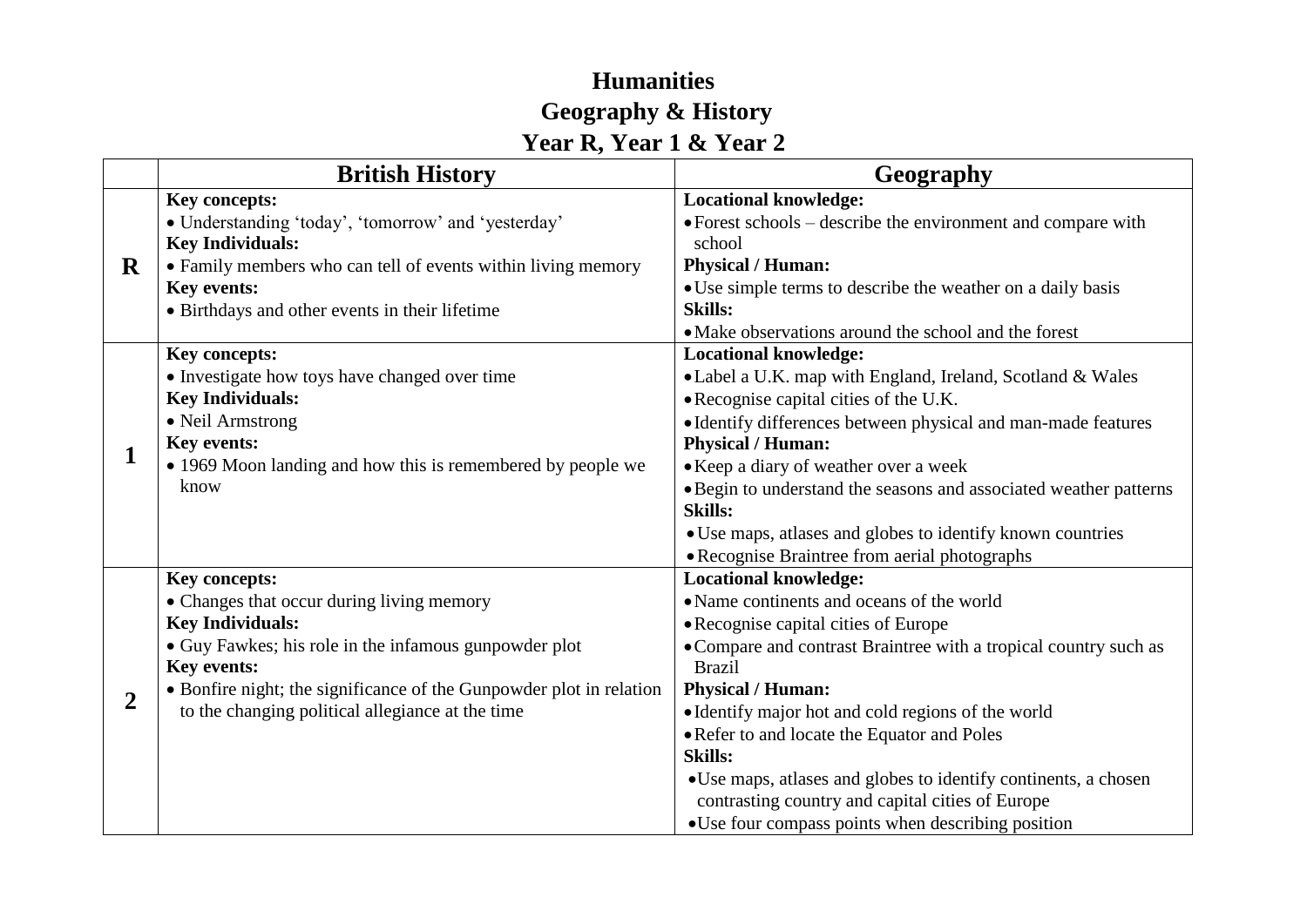#### **Humanities Geography & History Year 3 & Year 4**

|   | <b>British History:</b>                                            | <b>Locational knowledge:</b>                                      |
|---|--------------------------------------------------------------------|-------------------------------------------------------------------|
|   | • Stone Age to Iron Age                                            | • Locate a wider range of countries                               |
|   | $\circ$ the transition from hunter / gatherer to early farming     | • Recognise the main physical and human features of two           |
|   | o what do the religious artefacts from the Bronze Age tell us      | European countries                                                |
|   | o the development of Iron Age forts for protection                 | <b>Physical / Human:</b>                                          |
| 3 | <b>Broader history study:</b>                                      | • Describe and understand key features of rivers and mountains    |
|   | • Braintree through time                                           | • Describe different aspects of settlement and land use           |
|   | o local silk mills and their changing importance over time         | <b>Skills:</b>                                                    |
|   |                                                                    | • Use maps, atlases and globes to identify main physical features |
|   |                                                                    | of Europe                                                         |
|   |                                                                    | • Introduce 8 point compass                                       |
|   | <b>British History:</b>                                            | <b>Locational knowledge:</b>                                      |
|   | • The impact of the Roman Empire                                   | • Identify North and South America on a world map and know        |
|   | o the failed invasion of Julius Caesar                             | some constituent countries                                        |
|   | o the successful invasion after the resistance of Boudicca         | • Compare and contrast major cities in these countries with       |
|   | $\circ$ the 'Romanisation' of Britain; roads, food & drink, sewage | London                                                            |
| 4 | <b>Broader history study:</b>                                      | <b>Physical / Human:</b>                                          |
|   | • Ancient Egyptians: The lasting legacy                            | • Describe and understand key features of climatic zones          |
|   |                                                                    | • Describe different aspects of trade links between countries     |
|   |                                                                    | <b>Skills:</b>                                                    |
|   |                                                                    | • Use maps, atlases and globes to identify main physical features |
|   |                                                                    | of North and South America                                        |
|   |                                                                    | • Use eight compass points when describing position               |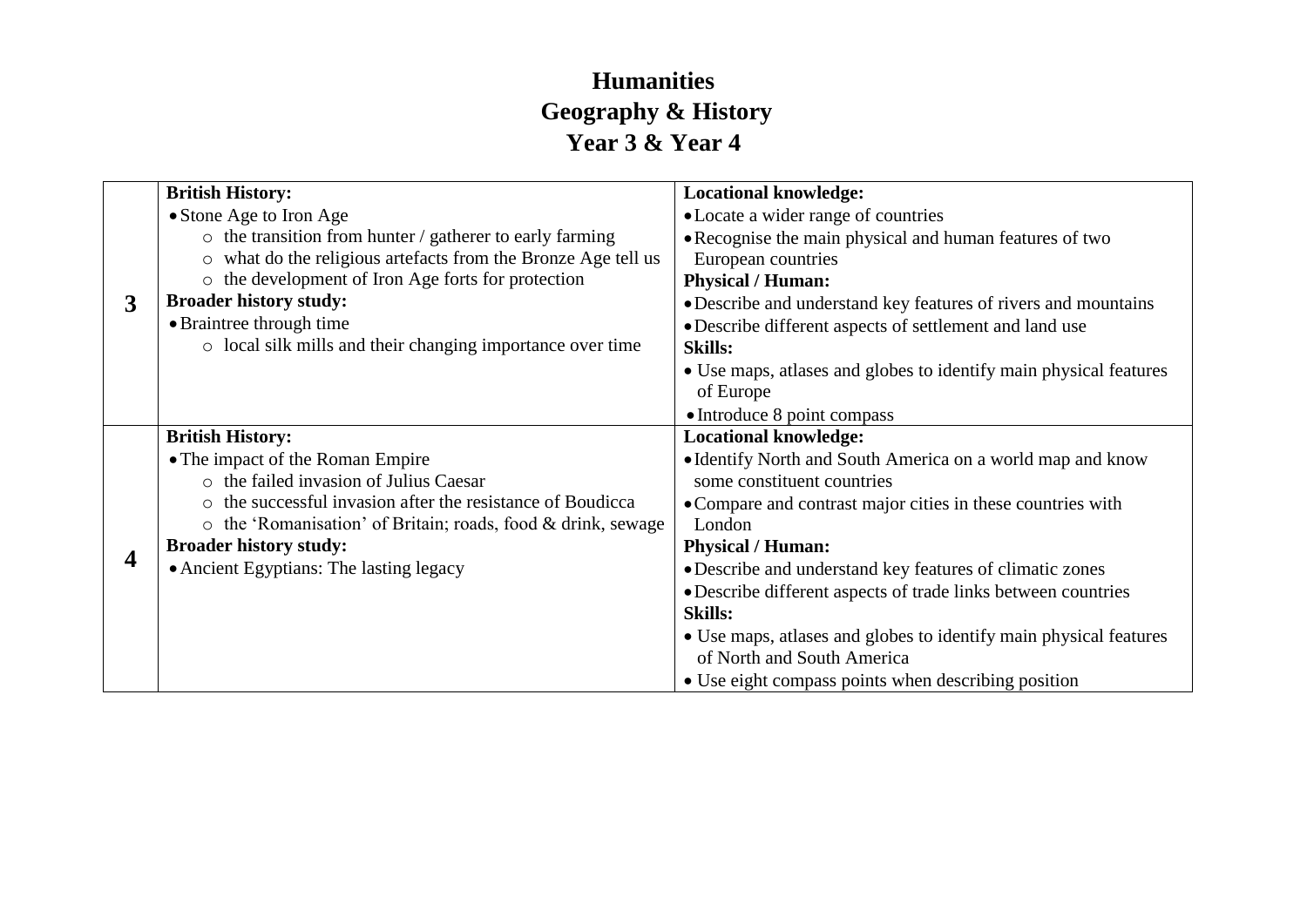#### **Humanities Geography & History Year 5 & Year 6**

|   | <b>British History:</b>                                                                     | <b>Locational knowledge:</b>                                                                             |
|---|---------------------------------------------------------------------------------------------|----------------------------------------------------------------------------------------------------------|
|   | • Anglo-Saxons and Vikings                                                                  | • Know the names and locations of some counties within England                                           |
|   | o the withdrawal of the Romans leading to a power vacuum                                    | and their county towns                                                                                   |
|   | o the Scottish rebellion                                                                    | • Begin to understand some regional differences, including dialect,                                      |
|   | o settlers from the near continent and the changes this                                     | between parts of the U.K.                                                                                |
| 5 | brought                                                                                     | <b>Physical / Human:</b>                                                                                 |
|   | <b>Broader history study:</b><br>• Ancient Greece: Achievements and influence on the modern | · Describe and understand key features of natural phenomena such<br>as earthquakes, volcanoes and floods |
|   | world                                                                                       | • Describe different aspects of the distribution and use of natural<br>resources                         |
|   |                                                                                             | <b>Skills:</b>                                                                                           |
|   |                                                                                             | • Use maps, atlases, globes and digital mapping to identify main                                         |
|   |                                                                                             | physical and human features of the regions of the U.K.                                                   |
|   |                                                                                             | • Use 4-figure grid references to locate places on a map                                                 |
|   | <b>British History:</b>                                                                     | <b>Locational knowledge:</b>                                                                             |
|   | • Significant turning points                                                                | • Identify more places within the U.K. and relationships between                                         |
|   | o key points in our history, e.g. 1960s                                                     | regions over time                                                                                        |
|   | o crime and punishment across the ages                                                      | <b>Physical / Human:</b>                                                                                 |
|   | <b>Broader history study:</b>                                                               | • Describe and understand key features of the water cycle and the                                        |
| 6 | • Islamic world: different calendar and timeline                                            | impact this has on agriculture                                                                           |
|   |                                                                                             | • Describe different aspects of the energy production and usage                                          |
|   |                                                                                             | <b>Skills:</b>                                                                                           |
|   |                                                                                             | • Use maps, atlases, globes and digital mapping to identify main                                         |
|   |                                                                                             | physical and human features of the regions of the U.K.                                                   |
|   |                                                                                             | • Use 6-figure grid references to locate places on a map                                                 |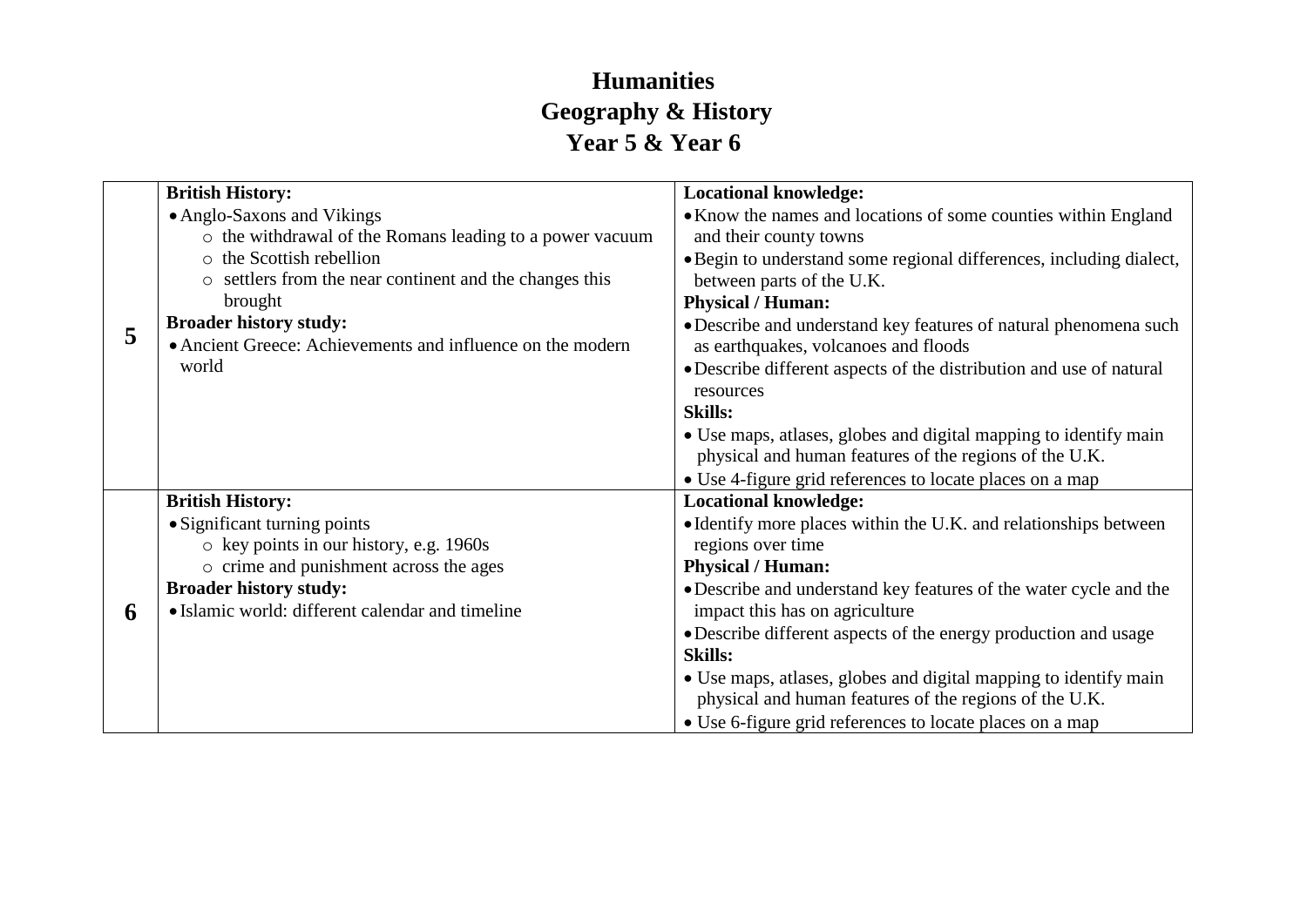|                         | <b>Music</b>                                                                                        |                                                                                     |                                                                                                                                                             |                                                                                                                                                   |  |
|-------------------------|-----------------------------------------------------------------------------------------------------|-------------------------------------------------------------------------------------|-------------------------------------------------------------------------------------------------------------------------------------------------------------|---------------------------------------------------------------------------------------------------------------------------------------------------|--|
|                         | Perform                                                                                             | <b>Sing</b>                                                                         | <b>Understand &amp;</b><br><b>Compose</b>                                                                                                                   | <b>Listen</b>                                                                                                                                     |  |
| $\mathbf{1}$            | Perform a range of music to an<br>audience                                                          | Sing songs and learn chants and<br>rhymes – link to themes, events<br>and festivals | Understand how music is<br>created – experiment and create<br>sounds, play un-tuned<br>instruments                                                          | Listen and evaluate – live and<br>recorded music of different<br>types expressing individual<br>preferences                                       |  |
| $\overline{2}$          | Perform a range of music to an<br>audience                                                          | Sing songs and learn chants and<br>rhymes – link to themes, events<br>and festivals | Understand how music is<br>created – Experiment and create<br>sounds with different pitch,<br>loudness and tempo.<br>Play tuned and un-tuned<br>instruments | Listen with increasing<br>concentration and evaluate -<br>live and recorded music of<br>different types, develop the use<br>of musical vocabulary |  |
| $\overline{\mathbf{3}}$ | Play and perform in solo and<br>ensembles                                                           | Sing with increasing confidence<br>and control                                      | Compose music for a range of<br>purposes using tuned and non-<br>tuned instruments                                                                          | Listen to and evaluate music<br>from different cultures and<br>periods of time                                                                    |  |
| $\overline{\mathbf{4}}$ | Play and perform in solo and<br>ensembles                                                           | Sing with increasing confidence<br>and control                                      | Compose music for a range of<br>purposes using tuned and non-<br>tuned instruments                                                                          | Listen to and evaluate music<br>from different great musicians<br>and periods of time                                                             |  |
| 5                       | Play and perform in solo and<br>ensembles                                                           | Sing with increasing confidence<br>and control                                      | Compose music for a range of<br>purposes using tuned and non-<br>tuned instruments                                                                          | Listen to and evaluate music from<br>different composers and periods<br>of time                                                                   |  |
| 6                       | Play and perform in solo and<br>ensembles -in school and<br>beyond                                  | Sing with increasing<br>confidence, more complex<br>pieces, including part singing  | Improvise and compose music<br>for a range of purposes                                                                                                      | Listen and appreciate a range of<br>live and recorded music and<br>identify key features of music                                                 |  |
|                         | History of Music (for Years 3 to 6)                                                                 |                                                                                     |                                                                                                                                                             |                                                                                                                                                   |  |
| $\overline{3}$          | Pre 20 <sup>th</sup> Century: Develop and read notation to interpret music for someone else to read |                                                                                     |                                                                                                                                                             |                                                                                                                                                   |  |
| $\overline{\mathbf{4}}$ | Early $20th$ Century: Develop use of musical notation                                               |                                                                                     |                                                                                                                                                             |                                                                                                                                                   |  |
| 5                       | Late $20th$ Century: Develop use of staff notation                                                  |                                                                                     |                                                                                                                                                             |                                                                                                                                                   |  |
| 6                       | $21st$ Century: Use musical staff notation and ICT to manipulate music                              |                                                                                     |                                                                                                                                                             |                                                                                                                                                   |  |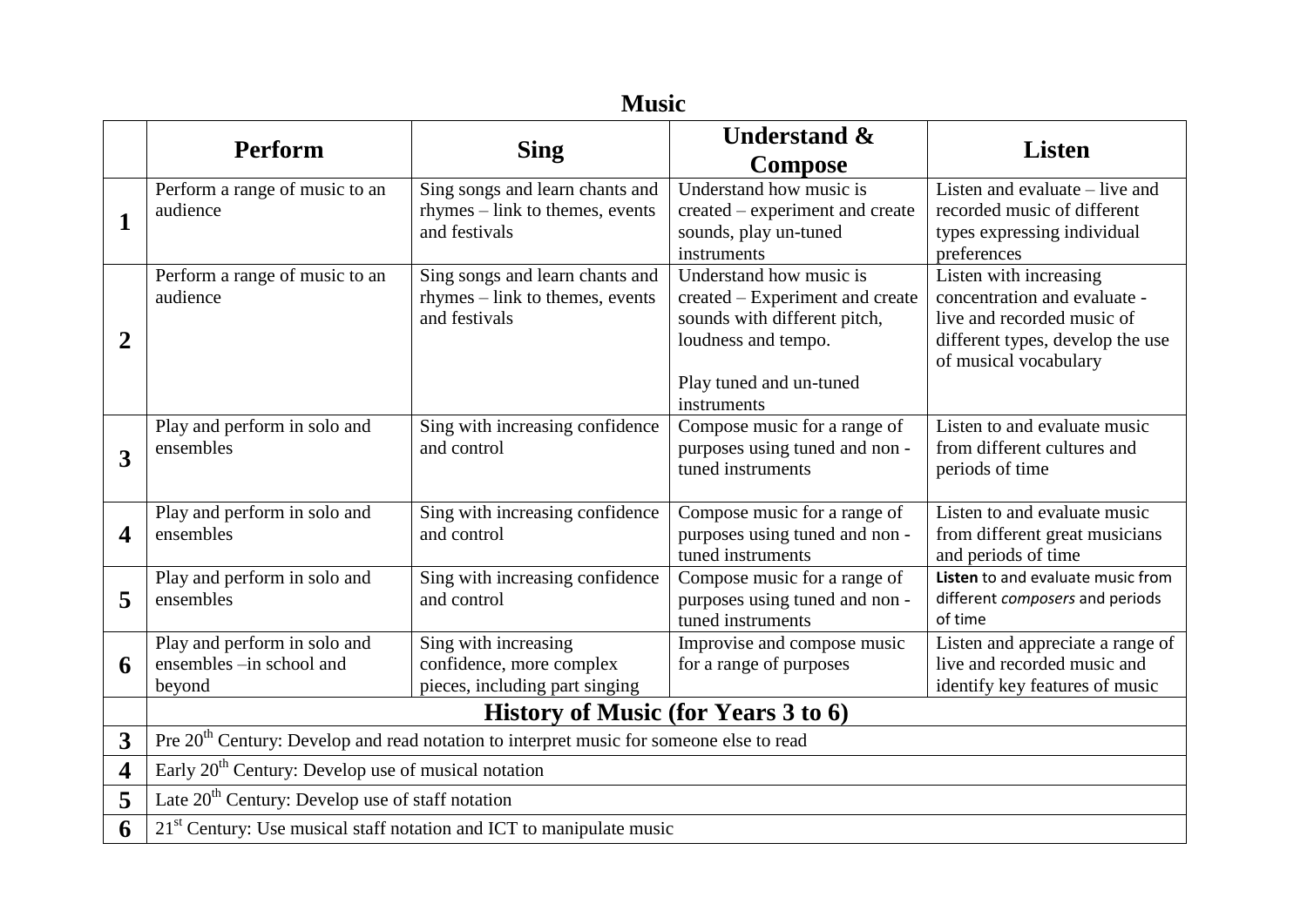### **P.S.H.C.E. Personal, Social, Health and Citizenship Education**

|   | <b>Myself and others</b>                                                                                   |
|---|------------------------------------------------------------------------------------------------------------|
|   | To recognise some feelings                                                                                 |
|   | To recognise that their behaviour affects other people, especially when they are angry                     |
|   | <b>Family Networks</b>                                                                                     |
| R | • That family and friends care for one another                                                             |
|   | <b>Body awareness</b>                                                                                      |
|   | • To appreciate and value their body, its capabilities and uniqueness                                      |
|   | <b>Hygiene</b>                                                                                             |
|   | To understand why hygiene is important                                                                     |
|   | <b>Myself and others</b>                                                                                   |
|   | To know the importance of valuing oneself                                                                  |
|   | To begin to realise that everyone is different                                                             |
|   | <b>Body parts</b>                                                                                          |
|   | • To recognise their bodies' capabilities and uniqueness                                                   |
| 1 | Family                                                                                                     |
|   | • To know that there are different types of family and all families have special roles in children's lives |
|   | <b>Friendships</b>                                                                                         |
|   | • To understand what friendship is                                                                         |
|   | <b>Choices</b>                                                                                             |
|   | To recognise children can make choices                                                                     |
|   | <b>Body development</b>                                                                                    |
|   | To learn that humans produce babies which grow into children and then into adults                          |
|   | How they have changed since they were babies                                                               |
|   | Looking after the body                                                                                     |
| 2 | • To learn why it is important to keep clean                                                               |
|   | <b>Safety</b>                                                                                              |
|   | • To considered personal space, touch and my body                                                          |
|   | <b>Talking to others</b>                                                                                   |
|   | • To know the difference between a 'good' and a 'bad' secret                                               |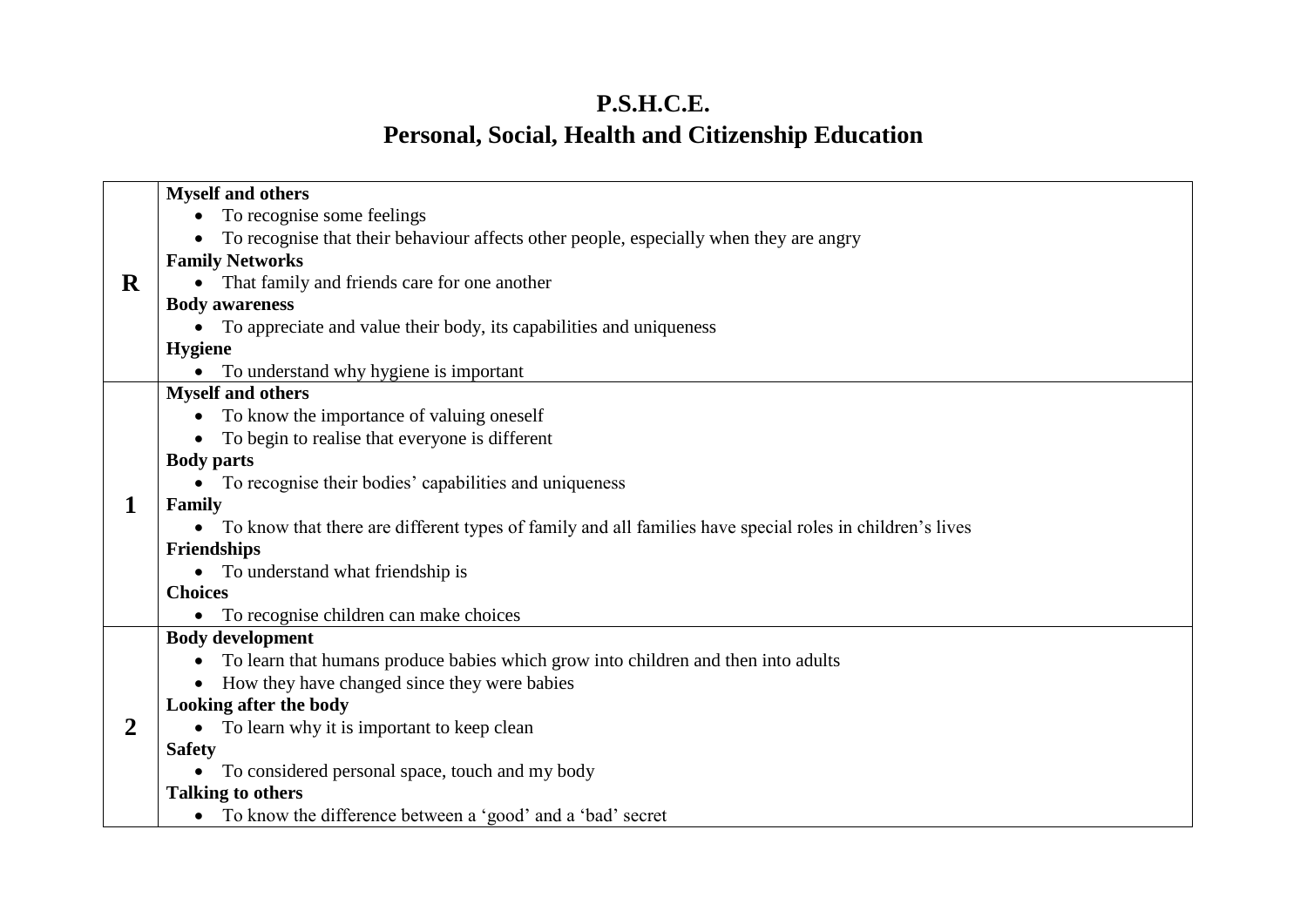# **P.S.H.C.E. Personal, Social, Health and Citizenship Education**

|                 | <b>Self esteem</b>                                                                                                                                                                    |  |  |  |  |
|-----------------|---------------------------------------------------------------------------------------------------------------------------------------------------------------------------------------|--|--|--|--|
|                 | • To recognise their worth as individual by identifying positive things about themselves and their achievements and by beginning<br>to identify an area that needs to be strengthened |  |  |  |  |
|                 | <b>Differences and similarities</b>                                                                                                                                                   |  |  |  |  |
| 3               | • To recognise that human differences and similarities arise from a number of factors including cultural, ethnic, racial and<br>religious diversity, gender and disability            |  |  |  |  |
|                 | <b>Decision making</b>                                                                                                                                                                |  |  |  |  |
|                 | • To be able to demonstrate simple decision making strategies                                                                                                                         |  |  |  |  |
|                 | <b>Safety</b>                                                                                                                                                                         |  |  |  |  |
|                 | To be able to use basic techniques to resist pressure<br>$\bullet$                                                                                                                    |  |  |  |  |
| <b>Emotions</b> |                                                                                                                                                                                       |  |  |  |  |
|                 | • To be able to communicate both positive and negative emotions in different situations                                                                                               |  |  |  |  |
|                 | <b>Change</b>                                                                                                                                                                         |  |  |  |  |
|                 | • To appreciate that over time we change, physically and emotionally                                                                                                                  |  |  |  |  |
|                 | <b>Assertiveness</b>                                                                                                                                                                  |  |  |  |  |
|                 | To understand and to be able to use assertiveness<br>$\bullet$                                                                                                                        |  |  |  |  |